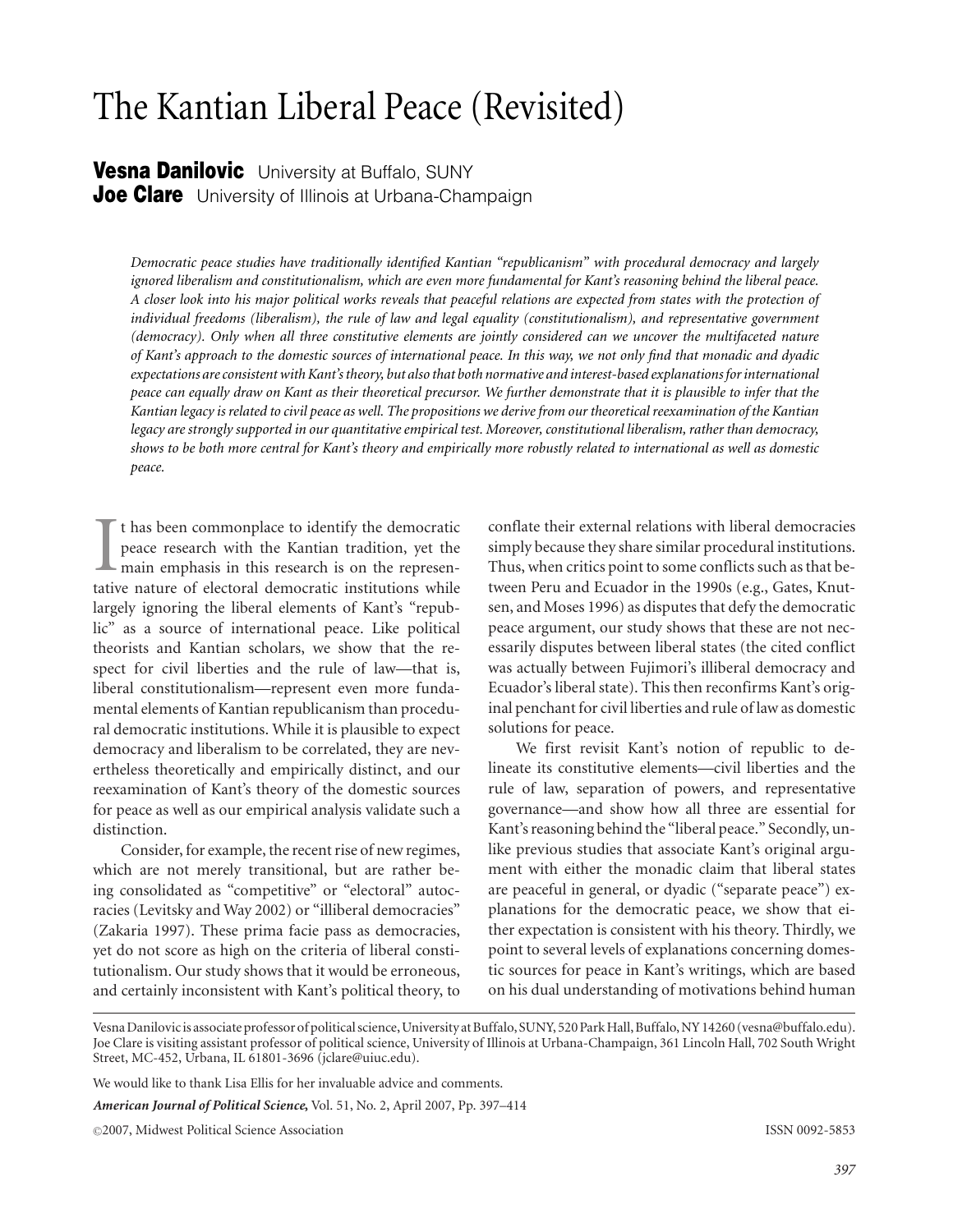actions—both moral and self-interested. This in turn means that, if we are to draw strictly from Kant, there are theoretical justifications for both norm-based and interest-based accounts for the democratic peace. Finally, we depart from the previous international relations literature that associates Kant's theory only with international peace and instead demonstrate that it is consistent with his theory to expect the decline in both international and civil wars with the rise of liberalism.

We derive several propositions from our discussion of Kant's approach to liberalism and peace, which are then tested quantitatively. Our results reinforce the need for a careful differentiation between liberal constitutionalism and democratic representation as two related but also distinct aspects of what is referred to as "liberal democracy." We find evidence for both monadic and dyadic expectations for the liberal peace, and the results are more robust when based on the measures for liberalism rather than procedural democracy. Our results for domestic ("civil") peace point even to the opposite pattern. Only liberal states experience less civil wars than any other type of regime. On the other hand, if the states are measured on a strictly democratic scale—regardless of their respect for civil liberties—they are in fact more vulnerable to civil wars than are autocracies. We draw important theoretical implications from these findings. Ultimately, besides the theoretical contribution to the Kantian studies of peace, our analysis validates the caution about the peaceful expectations from the current rise of "new democracies," many of which turn out to be semi- or illiberal societies with different conflict propensities than established liberal democracies.

## **Kantian Legacy**

Our focus on domestic liberal constitutionalism, with its theoretical source in Kant's republic, does not by any means reflect a prioritization of Kant'sfirst article of peace over the international and cosmopolitan sources of peace (second and third articles, respectively). Indeed, all three areinextricably tied to each otherand equally contribute to peace (Jahn 2005, 193; Russett and Oneal 2001). In fact, according to the recent reinterpretation of Kant, the development of the rule of law at domestic and international levels does not have a sequential, but rather simultaneous, impact on international behavior (Cederman 2001, 16; Huntley 1995, 50). This reinterpretation has led some to switch from domestic to systemic sources of democratic peace (Cederman 2001; Huntley 1995; Mitchell, Gates, and Hegre 1999).

Russett and Oneal (2001) take a step further to simultaneously examine all three factors embodied in Kant's articles of peace, i.e., democratic rule, the "pacific union" between democracies, and the cosmopolitan law emanating from economic interdependence. Doyle (1983, 2005), Keohane (1990), and Moravcsik (1997) carefully provide a theoretical outline of the "three pillars of liberalism" (Doyle 2005), each rooted in Kant's three articles for peace (i.e., domestic, international, and cosmopolitan). While they all acknowledge that these three conditions for peace are inextricably related and necessary for progress such as the Kantian one, each tilts toward one or the other as a prerequisite for the evolution toward global peace and cooperation (Moravcsik emphasizes the domestic element; Doyle emphasizes it too but in conjunction especially with Kant's second article; and Keohane is more interested in international institutions and commercial interdependence). Moreover, as shall be seen shortly, a correct reading of Kant should expect longterm historical progress through gradual evolutionary reforms, both domestic and international (Keohane 1990, 180; also Cederman 2001).

Therefore, rather than claiming the predominance of one factor over the other, we similarly acknowledge that all three Kantian requirements for peace are interlocked. Yet, despite the voluminous literature focusing on the first (domestic) "leg" in the Kantian "tripod," previous studies have mostly identified Kant's republic with procedural democracy and rather neglected his constitutionalist emphasis on individual liberties and the rule of law. Notwithstanding Doyle's (1983) initial study that emphasized liberal aspects in Kant's theory, a fuller treatment of the Kantian approach to liberalism and peace is much needed in both theoretical and empirical studies of "democratic peace." This need is further reinforced by the relevance of Kantian republicanism in his theory of peace. Namely, although the "pacific union" and "cosmopolitan law" are necessary requirements for liberal peace, they are ultimately contingent upon and generated by the presence and diffusion of republican (liberal) states. Thus the first article preconditions the effects of the second and third, which brings us back to the importance of a better understanding of Kant's reasoning behind the domestic sources of liberal peace.

# **"Republican Constitution"**

Attracted by "his attempt to devise a political system that would protect human freedom at every level of interaction" (Ellis 2005, 13), Kant's political philosophy has received increased attention among political theorists only in recent times (Ellis 2005; Riley 1983; Rosen 1993; Williams 1983). On the other hand, an in-depth examination of Kant as a philosophical precursor to the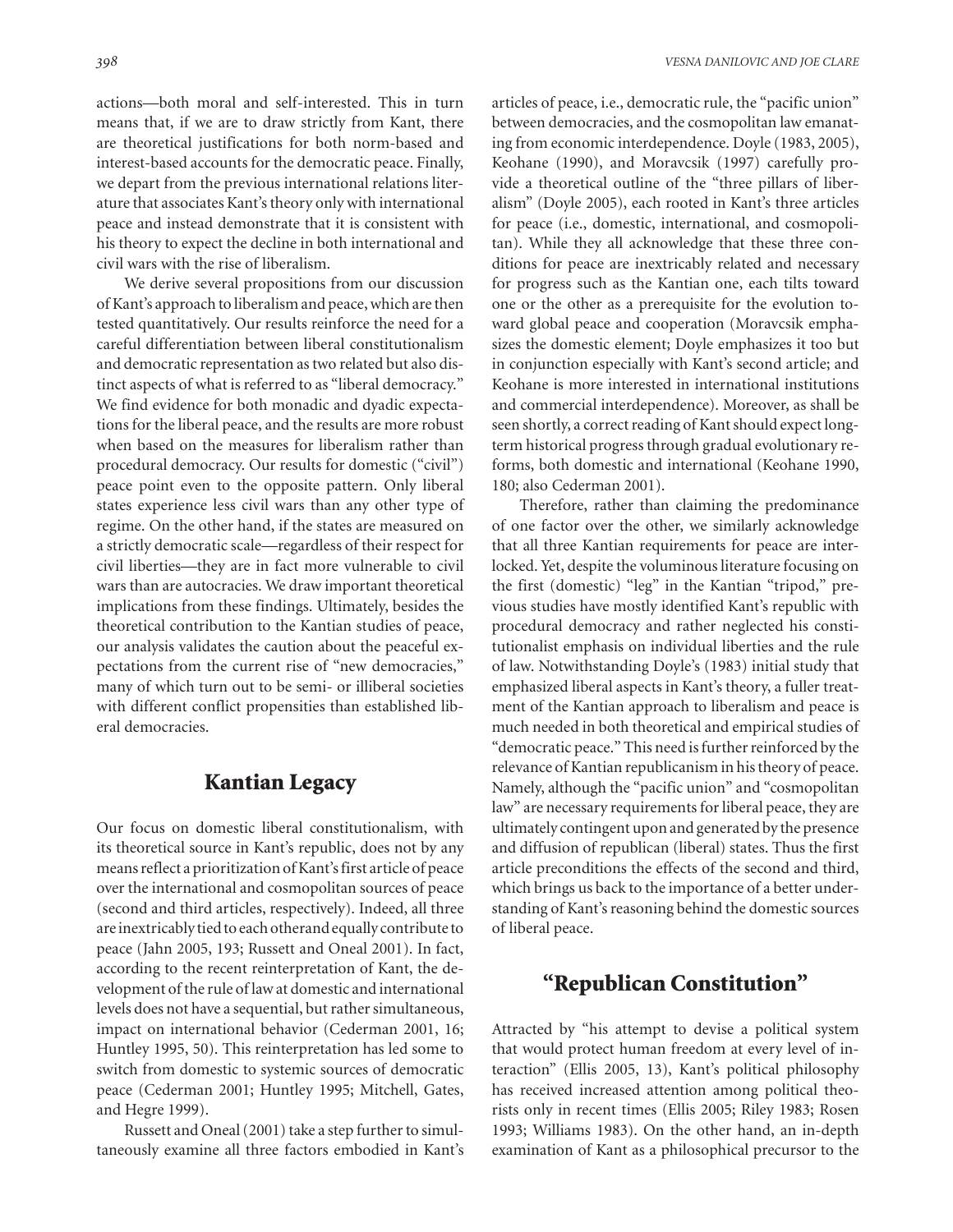democratic peace has been rather cursory in the international relations studies (see articles by Bartelson 1995; Doyle 1983; Hinsley 1963, chapter 4; Huntley 1996; Jahn 2005; Waltz 1962; and Cavallar's book 1999), but most of these studies focus on his views on international institutions and/or norms ("third image"). Only Doyle (1983) and Cavallar (1999, chapter 4) provide a more detailed theoretical analysis of his link between *liberal* republicanism and peace.

As pointed out above, the tendency of democratic peace scholars and their critics is to routinely identify the Kantian "republic" with majoritarian rule in electoral democracy, which explains the prevalent use of Polity data in their studies. Yet, according to political theorists, civil liberties, legal equality, and the separation of powers are precisely at the heart of Kantian republicanism (Ellis 2005; Kersting 1992; Riley 1983; Rosen 1993; Williams 1983). We are thus left with an unusual discrepancy: Whereas international relations scholars tend to associate Kant's legacy with democratic institutions, political theorists emphasize his penchant for individual liberties and constitutionalism.<sup>1</sup> As Doyle  $(2005)$  correctly observes, the liberal elements of his republican idea as a prerequisite for peace have been unduly ignored in conflict studies.

To address this theoretical and empirical gap, we reconstruct the constitutive elements of the Kantian republic. While the representation of the general interest of people (as best achieved in electoral democracies) is an important element of the Kantian legacy, we argue that the core of his political thought also revolves around the idea of individual freedoms and the effects of their lawful protection on interactions *within* and *between* states. Our premise is that the republic that Kant holds as the first condition for peace rests on three essential ideas: the protection of individual freedoms (liberalism), the rule of law and legal equality (constitutionalism), and representative rule (as embodied, for example, in modern democracy).<sup>2</sup>

#### **Representative Rule**

Some critics of the liberal peace point out that Kant, in fact, "saw democracy as a form of tyranny" (Spiro

1994, 55; Gates, Knutsen, and Moses 1996, 6), citing Kant's warning in the first article for perpetual peace that "*democracy* in the strict sense of the word is necessarily a *despotism*" ([1795] 1996, 324). Yet a dismissal of Kant as a precursor to the democratic peace theory on these grounds would err on the substitution of modern electoral democracy for its plebiscitary form in the classical Greek sense which Kant actually had in mind (Cederman 2001, 16; Ellis 2005, 87–88; Huntley 1996, 48; Kersting 1992, 158; Riley 1983, 101; Rosen 1993, 34). The democracy that Kant accused of despotism is the one in which all citizens can exercise executive power, as would be the case in direct (plebiscitary) democracy. The separation of powers, as required for a republic, would thus be violated and lead to despotism.

This Aristotelian notion of self-governing democracy should not then be conflated with modern representative democracy, which is quite consistent with the Kantian republicanism. In fact, Kant was clear in his emphasis on the representation of the general will of people that makes the government republican in "spirit," if not always in form. Namely, for Kant, the question of who rules *[forma imperii]* is distinct from and subordinate to the question of "the way a people is governed by its head of state" [*forma regiminis*] ([1795] 1996, 324). The question that matters most to Kant is not who rules—he goes so far to note that even monarchy can be republican—but rather whether the policy reflects the general will of the people. Thus, for him, a democratic form of government is less relevant than the representative "spirit" of public policies, regardless of the type of the government body producing them. Though this is a common interpretation among a number of Kantian political theorists (e.g., Ellis 2005), democratic peace scholarsinstead stress the representative governmental forms and procedures.<sup>3</sup>

## **Civil Liberties and Legal Equality**

The principles of civil liberties and legal equality of individuals provide the essential embodiment of what constitutes the First Definitive Article for perpetual peace:

The civil constitution in every state shall be republican. A constitution established, first on principles of the *freedom* of the members of a society (as individuals), second on principles of the *dependence* of all upon a single common legislation (as

<sup>&</sup>lt;sup>1</sup>See Rosen's contention that "the principal value in Kant's political philosophy is freedom" (1993, 212; also Williams 1983, 128) or Ellis's recent praise that "Kant is rightly honored for his defense of human rights, the rule of law, and international peace" (2005, 13).

<sup>2</sup>Though similar to Doyle's liberal interpretation, our approach differs from his in some respects. Consistent with the arguments of most political theorists, we contend that only the public sphere is relevant for Kant's theory of the state and thus do not include the market economy as Doyle does. Besides the juridicial equality and representation that we find in Doyle, we further include civil liberties and the separation of powers as indispensable components of his republic (see Doyle 1983, 212, 225–26).

<sup>&</sup>lt;sup>3</sup> Ironically, the most controversial part in Kant's theory is his argument that all citizens are legally equal in their civil liberties, but unequal in their political rights to elect their representatives in the legislature. As Ellis (2005) and Kersting (1992, 154) rightly argue, this is simply an indefensible claim that is at odds with the rest of Kant's political theory.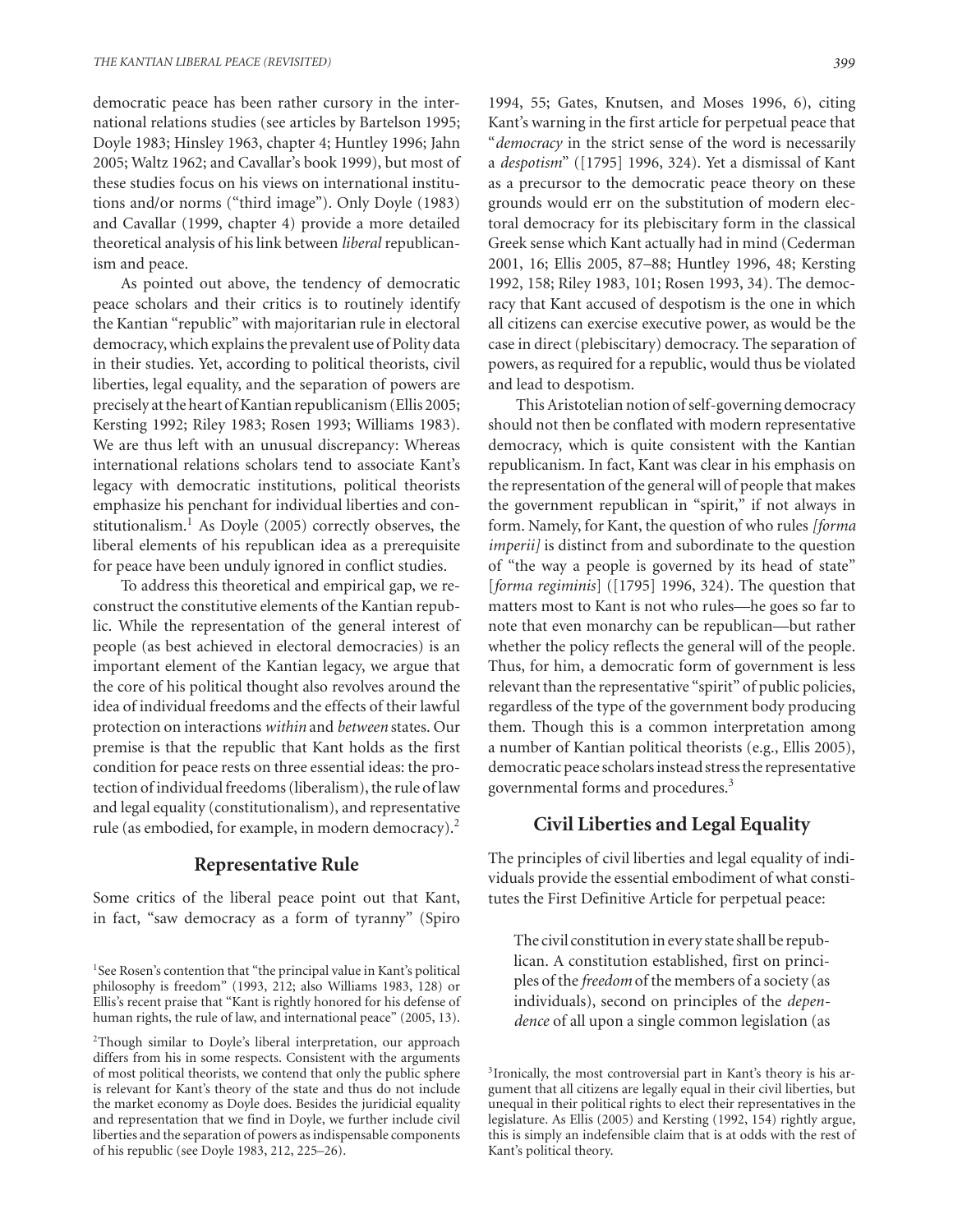subjects), and third on law of their*equality* (as citizens of a state)...—is a republican constitution. (Kant [1795] 1996, 322)

That these principles of individual freedoms, legal equality, and legitimate coercion through consent are central to Kant's republic is evident from the fact that he restates them throughout his political writings (e.g., [1793] 1996, 291; [1797] 1996, 455, 457–58).

The fundamental idea in his political theory is that individuals are morally autonomous in that they are free to set moral standards for their own actions. Since this "inner freedom" cannot be imposed on an individual, a "lawful" state does not have a normative function but rather a regulative one in coercing the citizens to reciprocally respect their rights in exercising "external freedoms." That is, individual external freedom—an independence from constraints imposed by other individuals—can be limited through lawful coercion by the state only if it conflicts with another individual's pursuit of her or his external freedom. Kant repeatedly showed his strong dislike for a "paternalistic" state that interferes into individual (inner) freedom of moral choice as "the greatest *despotism* thinkable" ([1793] 1996, 291; also, [1797] 1996, 460). Instead, all that is required from the government is to legislate and implement laws that would facilitate the maximization of civil liberties (external freedom) for all ([1793] 1996, 293, 290).

The principles of civil liberties and legal equality are closely intertwined in that the former is an externalized form of an individual's moral autonomy, which is the essence of humanity according to Kant, and the latter ensures their equal right to exercise their civil liberties "before the law" (Rosen 1993, 14, 26). Moreover, the republic's legal powers to maximize civil liberties while enforcing their equal distribution is legitimate since the citizens have consented at least virtually to the representation of their interests. Put simply, at the heart of the matter is not solely democracy but, even more importantly, the respect for civil liberties and the rule of law that distinguishes liberal from illiberal states. As a guarantee against political arbitrariness, the rule of law is most essentially manifested through the equal protection of civil liberties for all citizens. It is also reflected through Kant's notion of the separation of powers.

## **Separation of Powers**

For Kant, the separation of powers does not provide for politico-legal checks and balances between the branches of government as it does for Montesquieu (Kersting 1992, 156). Instead, it delineates a coordinated division of government functions wherein the separate branches do not encroach on each other's boundaries. Kant's concern is that the representative character of legislative governance is not tainted by particular interests of the executive (Cavallar 1999, 20; Rosen 1993, 33; Williams 1983, 171). To this end, the separation of powers ensures that "the legislative authority must come from the people, however they are represented, rather than from the same source as the executive power" (Ellis 2005, 88). In this way, it provides for the legitimacy of governance "in which *law* itself rules and depends on no particular person" ([1797] 1996, 480–81). Otherwise there would be no constitutional restrictions on the arbitrary use of either legislative or executive powers. As with civil liberties, the key concern is with the rule of law and the representative "spirit" of governance.

# **Liberal Peace**

As evident from the previous discussion, all three constitutive components of the republic are intertwined. They are alsojointly relevantfor understanding thelogic behind Kantian liberal peace. We will now turn to a discussion of how all three "republican" elements can lead to both monadic and dyadic expectations concerning domestic liberalism and international peace.

#### **Separate Peace (Dyadic Argument)**

Since the republican governments are the only ones that respect the liberties and general interests of their own citizens, they are expected to recognize the individual rights and liberties of citizens in all republics. The fact that all republics are driven by the rule of law in their domestic governance facilitates their mutual trust in recognizing *all* citizens as morally autonomous individuals. As Mulholland notes, "There can be no rule of law and no peace unless states can be trusted to commit themselves to law... States, however, can be trusted only if they themselves manifest in their internal constitution that they are—at least in spirit—republican" (1990, 370). As a result, the recognition that other liberal republics share the same internal liberal and representative foundations provides the basis for the "separate peace" between liberal states. It also leads to, and is further reinforced by, their "pacific union" (second article)—an actual recognition of this shared set of norms that individual rights and liberties must not be violated between liberal states (though not necessarily having to be institutionalized) as well as the "cosmopolitan law" (third article). At the same time, we should expect wars between liberal and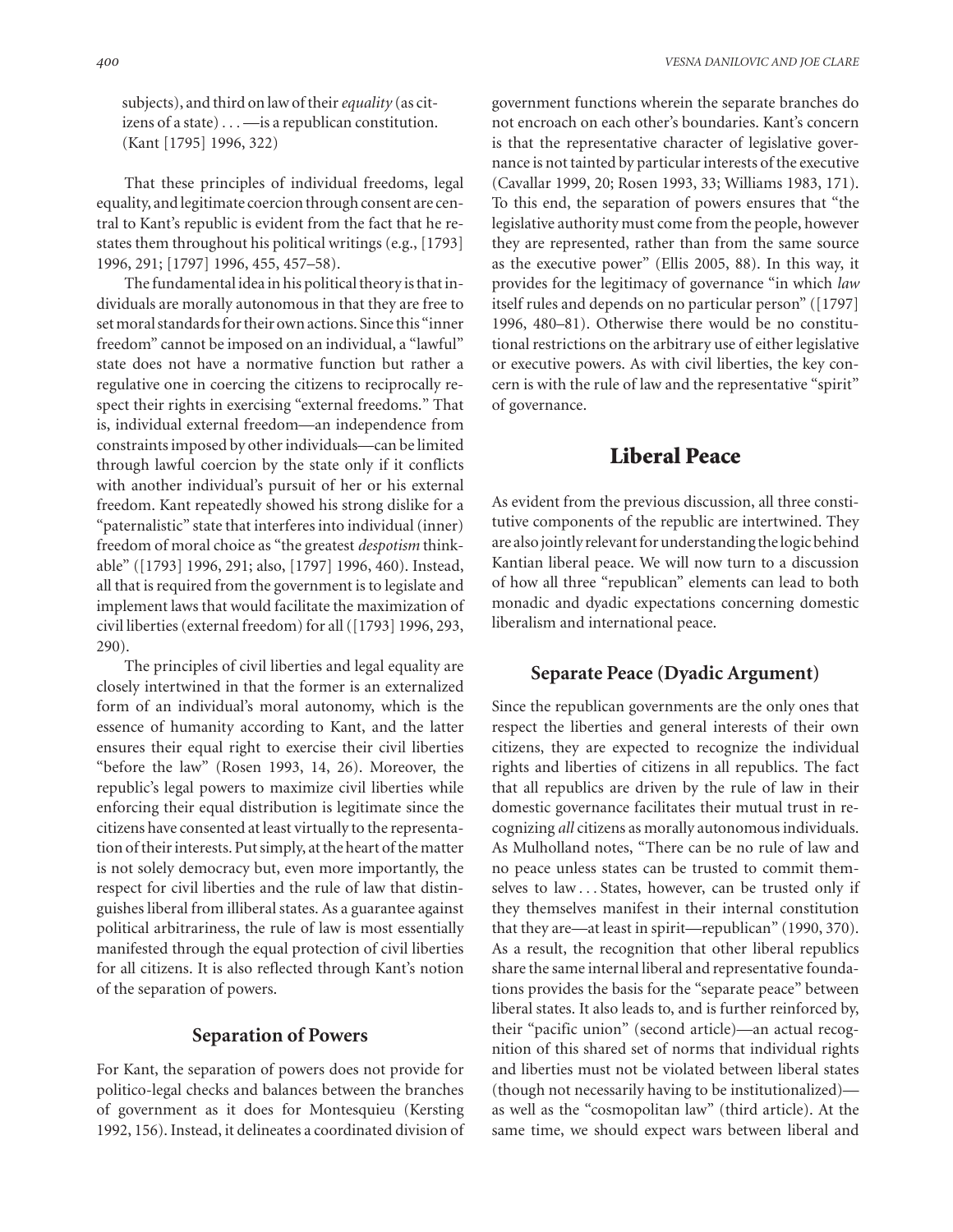nonliberal societies (Doyle 1983, 230), since they do not share the same type of governance, especially regarding the differences in their respect for the rule of law. Consistent with Doyle's (1983) original interpretation, we can thus infer the "separate peace" proposition:

## **Proposition 1 (Separate Peace):** *Liberal states are less likely to initiate conflict against other liberal states than they are against illiberal states.*

Note that the dependent variable in this and remaining propositions refers to conflict "initiation"—a correct reading of Kant would expect republics to defend themselves. In an oft-cited passage in *Perpetual Peace,* Kant is quite clear that the citizens of the republic should naturally "decide" not "to begin such a bad game" as war ([1795] 1996, 323) and "[i]n *Conflict,* he is careful to specify that republican governments would avoid aggressive wars, not defensive ones" (Ellis 2005, 231). It is also true that the state of war, including "unremitting military preparations... even in the midst of peace" ([1784] 1991, 47) generates fear, the remedy for which was Kant's primary concern. He saw the solution in institutional reforms toward the republican state (as well as international arrangements), because only under such a constitution is the sovereign accountable to the citizens, treating their ends as his rather than them as means to his ends. All of which makes him less inclined to prepare for unnecessary wars. As will be seen shortly, Kant views humans as driven by self-interest as well as moral maxims incompatible with war. Consequently, we should find much less of the "state of war" mindset in republics, especially when facing each other, due to their mutual trust that each is committed to protect civil liberties and represent their citizens' general interests. And, if treated as ends and not means by their "sovereigns," the citizens would be "hesitant" to support violent means for resolving disputes, unless necessary in self-defense.

While some argue that only normative (cultural) explanations yield "separate" or "dyadic" peace predictions (e.g., Gates, Knutsen, and Moses 1996, 4–5), others contend that these can follow from institutional models as well (Rousseau et al. 1996, 515). We do not find this debate as relevant in the context of Kant's political thought for the simple reason that his theory, as discussed above, rests on the premise that moral or cultural norms are strictly in the domain of individual internal freedoms. Since only individuals are moral agents in the public sphere, the public sphere is not itself a normative cultural phenomenon and "the (republican) state is not a moral institution per se" (Smith 1983, 626). If we are to use Kant as a source for understanding why republics should be peaceful, we need to look at his theory of citizens' preferences, that is,

whether they are driven by moral or self-interested motives. Of course, these matter only in liberal (republican) societies, since they are the only ones that translate these preferences into actual policies.

Kant's premises about citizens' preferences should lead us to both dyadic and monadic expectations about the peacefulness of republics. In this respect, note that the separate (dyadic) peace view can be compatible with the monadic argument about the peacefulness of liberal societies in general. The former simply compares the likely target of liberal states if initiation occurs at all. The latter compares conflict initiation by liberal states to that of illiberal ones, regardless of their targets. If we are to do the latter, then we should find ample evidence in Kant's reasoning about citizens' preferences for developing monadic argument as well.

#### **Liberal Pacifism (Monadic Argument)**

A monadic prospect for republics to be reluctant to fight any wars, regardless of the enemy's constitution, is rooted in Kant's notion that republics are the only true representative system of the general will and that the very nature of the human will is inconsistent with wars. At this point, he offers two levels of explanations of how human will, filtered through the republican representation, translates into peace. To adapt the international relations terminology, we will label them "normative" and "rationalist" accounts since they result from the duality in Kant's approach to human will in terms of moral motivations (Kant's term *Wille*) and self-interest (his term *Willkür*), respectively (see Beck [1965] 1993).

In the first sense, he argues that only the republic recognizes its citizens as morally autonomous individuals, meaning that they are free to act according to the convictions resulting from the "universal moral law." One of the most attractive Kantian formulations of the "universal law" is his humanity principle, which states that the humanity either in ourselves or others should not be treated as a means but as an end. Since war is in direct violation of such a principle, war is "the source of all evil and corruption of morals" ([1798] 1979, 155). For Kant, humans are subject to this and other principles emanating from the moral law since it is universal, that is, inscribed in the inner self of each individual. Human actions can put the moral law, including the maxim that there shall be no war (for its inconsistency with the humanity principle), into political practice, but only if there is a system of representation of the general will (expressing normative *Wille*) as is the case in republics. As a result, republican pacifism can be accounted for on normative (moral) grounds, and we can see how it can have a monadic effect.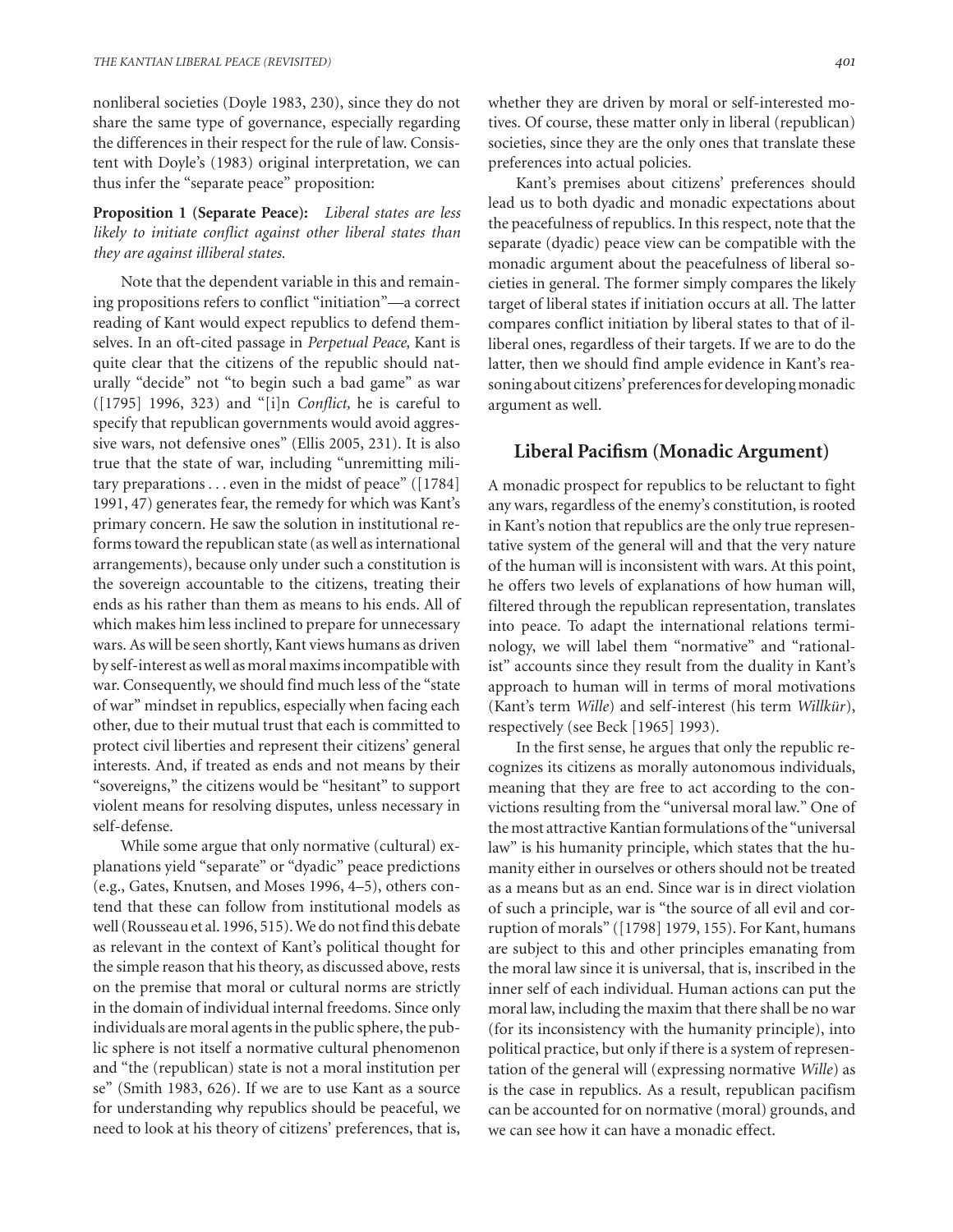Turning to Kant's second concept of human will (*Willkür*), we find self-interest as the driving force behind actions. Kant considers such self-interest in a material, amoral sense and its implications for international peace are best reflected in his oft-cited claim that "when the consent of the citizens of a state is required in order to decide whether there shall be war or not" they will be "hesitant" to begin it because of "all the hardships of war (such as themselves doing the fighting and paying the costs of war)" ([1795] 1996, 323).

As he does not specifically refer here to the enemy's regime type, some scholars understand primarily the monadic effects of such self-interested motivations to avoid the costs of fighting (Cavallar 1999, 76; Jahn 2005, 191). They might somewhat disagree whether any war is unacceptable as a costly lottery or, rather, only the wars whose costs outweigh the benefits of peace (for the latter, see Schweller 1992). Kant himself is never clear on this issue. Nevertheless, whether understood as the reluctance to embark on any wars, regardless of the status quo disadvantages, or only those that are costlier than peace, either view of Kant's account based on self-interested behavior holds monadically.<sup>4</sup> The core issue for the Kantian interpreters in this vein is that the target's regime type is not a criterion for fighting wars. Yet, as shown above, Kant's "self-interested" premise could be consistent with the dyadic expectation as well.

If we are to compare Kant's normative and rationalist approaches to motivations for liberal pacifism, his rationalist account rooted in "the war is costly" argument seems to be the most common interpretation of Kantian reasoning in the international relations literature (see, for example, Lake 1992, 28–29; Schultz 1999, 235–36; Spiro 1994, 52). Very rarely is he associated with the normative explanation (e.g., Maoz and Russett 1993, 625). As we have shown, however, due to the duality in Kant's conception of human will—the duality he never successfully reconciles—it is reasonable to argue that both normative and rationalist accounts of liberal pacifism can claim him as their theoretical source. For this reason, while we agree in principle with Gates, Knutsen, and Moses (1996, 6) that the best way to resolve competing explanations of a particular phenomenon is to trace the causality behind it to its

philosophical origin, it is hardly applicable in Kant's case because of his dual and inconsistent approach to human motivations behind pacifism.

Whether the grounds for liberal pacifism are to be found in the spheres of individual morality or rather palpable gains—the issue we leave open to interpretations as it is beyond our scope and inconsequential for our purposes—it is crucial that these reflect individual *preferences* against war. This means that the institutions of freedoms and democratic procedures do not in themselves produce peace, but merely serve to translate public preferences into policies. Thus, based on Kant's arguments about citizens' preferences—regardless of whether formulated in normative or rationalist sense—we can derive the monadic expectation as follows:

**Proposition 2 (Liberal Pacifism):** *Liberal states are less likely than illiberal states to initiate conflict against other states*.

As a general note, Kant consistently expected republics to avoid war. In his late work, *Conflict of the Faculties,* he argues that only the republican constitution is "created in such a way as to avoid, by its very nature, principles permitting offensive war" ([1798] 1979, 153). Here, he cites strictly moral reasons for why the republics avoid aggressive wars, that is, because "the same national constitution alone [is] just and morally good in itself." This evidently contrasts to his rationalist account in *Perpetual* Peace. In the end, therefore, both moral and self-interested grounds for the liberal peace can be found in Kant's writings.

## **Civil (Domestic) Peace**

At this point, we go further to contend that it is quite consistent with Kant to expect liberal states not only to experience international peace, but domestic peace as well. Conventionally, the sole attention to the international liberal peace as the Kantian legacy might be attributed to the predominant use of his *Perpetual Peace* as the primary source on this subject.Aswe have shown, however, the link between republicanism and international peace cannot be fully understood without several other major political works, most importantly, *Rechtslehre* ([1797] 1996), *Theory and Practice* ([1793] 1996), *Universal History* ([1784] 1991), and *The Conflict of the Faculties* ([1798] 1979). We contend that his advocacy for the rule of law and civil liberties also has *implications* for his views on domestic violence.

It is consistent with Kant to talk about the pacific domestic effects of republicanism on two grounds: (1) his gradualism in advancing the theory of progress and

<sup>4</sup>Unlike international relations scholars, who interpret this argument as a cost-benefit calculation, political theorists point out that Kant resorts to teleology or "a hidden plan of nature" ([1784] 1991, 50) to solve the puzzle of how self-interested motivations "even in the nation of devils" can bring on collective good such as international peace. As Ellis points out, however, Kant's "teleological claims are among his weakest arguments" that pale in comparison to "far better, agency-centered accounts of politics" (2005, 233). Our derivation of what we call Kant's rationalist and normative accounts are premised on the agency-based aspects of his theory.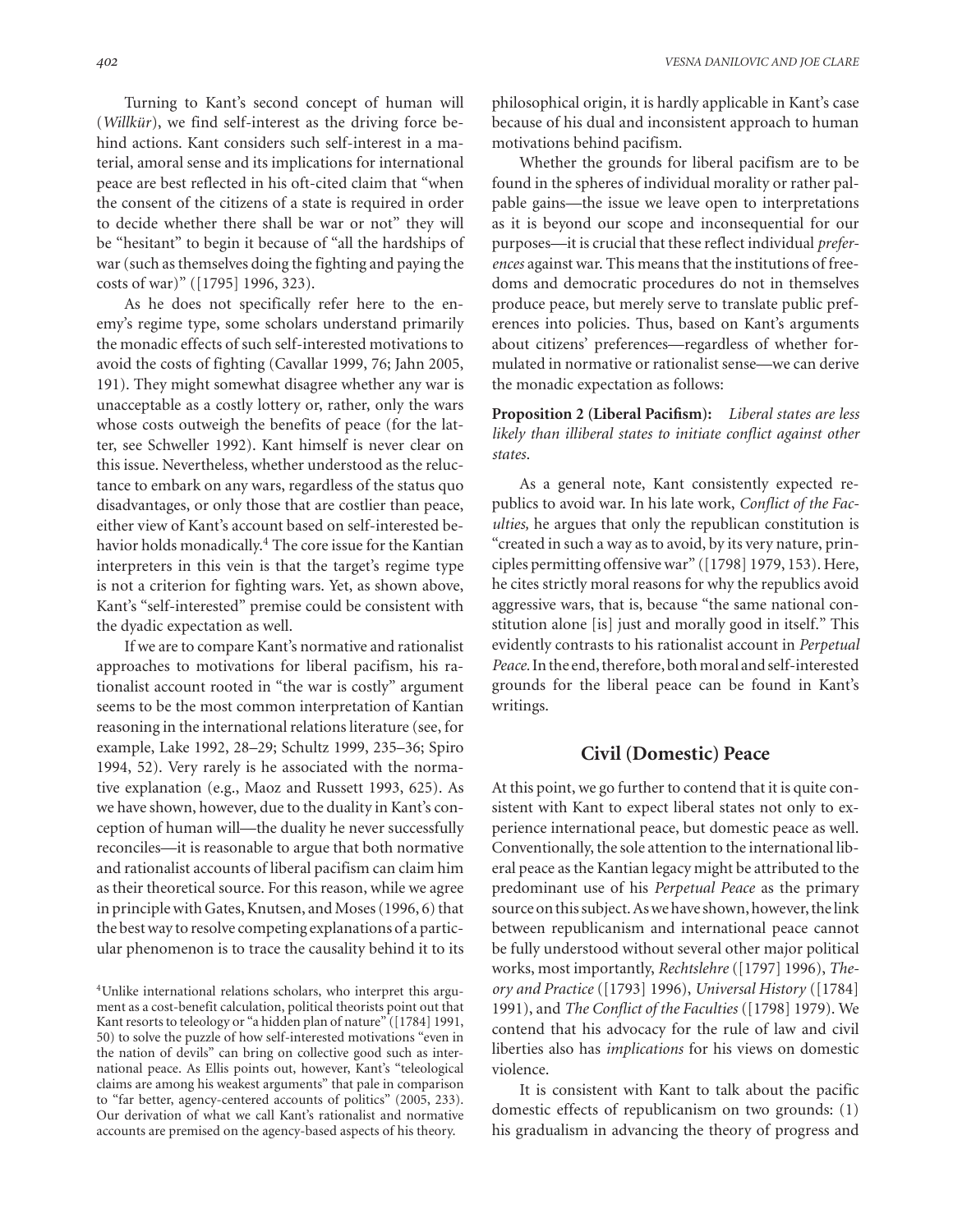(2) his own argument about the contradictory nature of civil violence in republics. The "gradual" transition toward an ideal state through reforms is a classic element of Kant's philosophy with critical implications for our expectations concerning liberalism and domestic peace. If we were to develop our expectations in the Kantian tradition, we should predict such transitions to be nonviolent, both externally and internally.<sup>5</sup> The spread of "democracies" through force would be incompatible with Kant's view that republican constitutions should rather be developed through a gradual process of domestic reform. Although the actual ("phenomenal") republics in the empirical world can never become ideal states ("noumenal" republics), they can nevertheless closely approximate ideal republics through gradual institutional evolution (Cavallar 1999, 78; Ellis 2005, 33–34).<sup>6</sup>

Moreover, Kant directly prohibits legal and moral foundations for civil violence in established liberal societies for the reason that goes to the core of the representative nature of liberal governance. As he contends, it would be self-contradictory for the citizens to rise against the government that serves their interests, because by rising against the system in which the people become sovereign through their representatives, they would deny themselves their own sovereign powers ([1797] 1996, 463). This is not to say that there is no place for public criticism and even passive resistance—in fact, for Kant, the freedom of the "pen" and critical expressions against government policies are the driving force behind political reforms and institutional progress of republics. Yet, a state cannot be republican unless its policy is respectful of individual liberties and genuinely representative of its citizens' interests. Otherwise, it would be despotic. If citizens risk the existence of such a state through violent actions, they would act against their interests. Hence, following Kant's claim concerning the "self-contradiction" in people's rise against their own interests, internal violence against the constitutional liberal governance is unlikely.

**Proposition 3 (Civil Peace):** *Liberal states are less likely to experience domestic violence than illiberal states.*

Let us be clear at this point that we are *inferring* from Kant's theory that violent means for resolving domestic conflicts are unlikely under republican constitutions. Political theorists agree that Kant's position on revolutions is ambivalent, though there is deep disagreement on its significance. Since he advocates gradual reforms, he is held by some to be a staunch conservative. Others point to his public sympathy for the American and particularly the French revolutions, concluding that he should be hailed as "the philosophical champion of the ideas of 1776 and 1789" (Reiss 1956, 179). This is not the place to resolve this long-standing issue. Our main argument, instead, is that we can validly infer the proposition about liberal civil peace from his theory. His quoted argument about the self-contradictory nature of rebelling against the government assumes the existence of the "public sphere," including the right of the citizenry to express their views and criticism. It is precisely the existence of such a public sphere and "the freedom of the pen" that provides the mechanism for progress through gradual reforms (Ellis 2005; Habermas 1997; Reiss 1956). Publicity for Kant was a condition of progress toward republican governance; he did not anticipate modern autocracies that lack such a public sphere.

Another question that may validly be raised concerns the fact that civil wars of modern times take on various manifestations, including ideological, ethnic, and other dimensions. We cannot impute a theory of such diverse forms of civil conflicts to Kant; but it is valid to conclude from his theory that violent means for resolving domestic issues should be less likely under liberal republics than under those with poor record for individual rights and liberties. This inference directly follows from Kant's notion of republic as well as his both normative and rationalist accounts of why citizens, if free as in the republics, would be reluctant to use forceful means to pursue their ends, including domestic ones.7

## **Research Design and Data**

Our propositions inferred from Kant's political theory point to the impact of liberalism on both international and domestic peace. Hence we estimate two separate models an international and domestic conflict model. To compare the effect of liberalism on peace to that of electoral

<sup>&</sup>lt;sup>5</sup>Kant's opposition to an external imposition of governments is clearly stated in his Preliminary Article 5 against forcible interference in domestic affairs, and Preliminary Article 2 regarding peaceful acquisition of another state ([1795] 1996). Thus imperial wars involving liberal democracies would be entirely inconsistent with Kant's theory and political beliefs.

<sup>&</sup>lt;sup>6</sup>Kant actually oscillated between a conservative antirevolutionary stance and the acknowledgment that revolutions might help autocracies toward progress. In his last major political writing *The Conflict of the Faculties,* for example, he takes both positions with his famous enthusiasm for the French Revolution and yet, in his theory of republic and peace, he restates his gradualism ([1798] 1979, 165, 167).

<sup>&</sup>lt;sup>7</sup>We do not claim to use Kantian theory to elucidate the roots of ethnic conflicts as one of many types of civil wars. However, it is illustrative in the context of this discussion to contrast the cases of the peaceful constitutional resolution of the status of Quebec to violent dissolutions and/or cessations of previously illiberal regimes such as the former Yugoslav republics.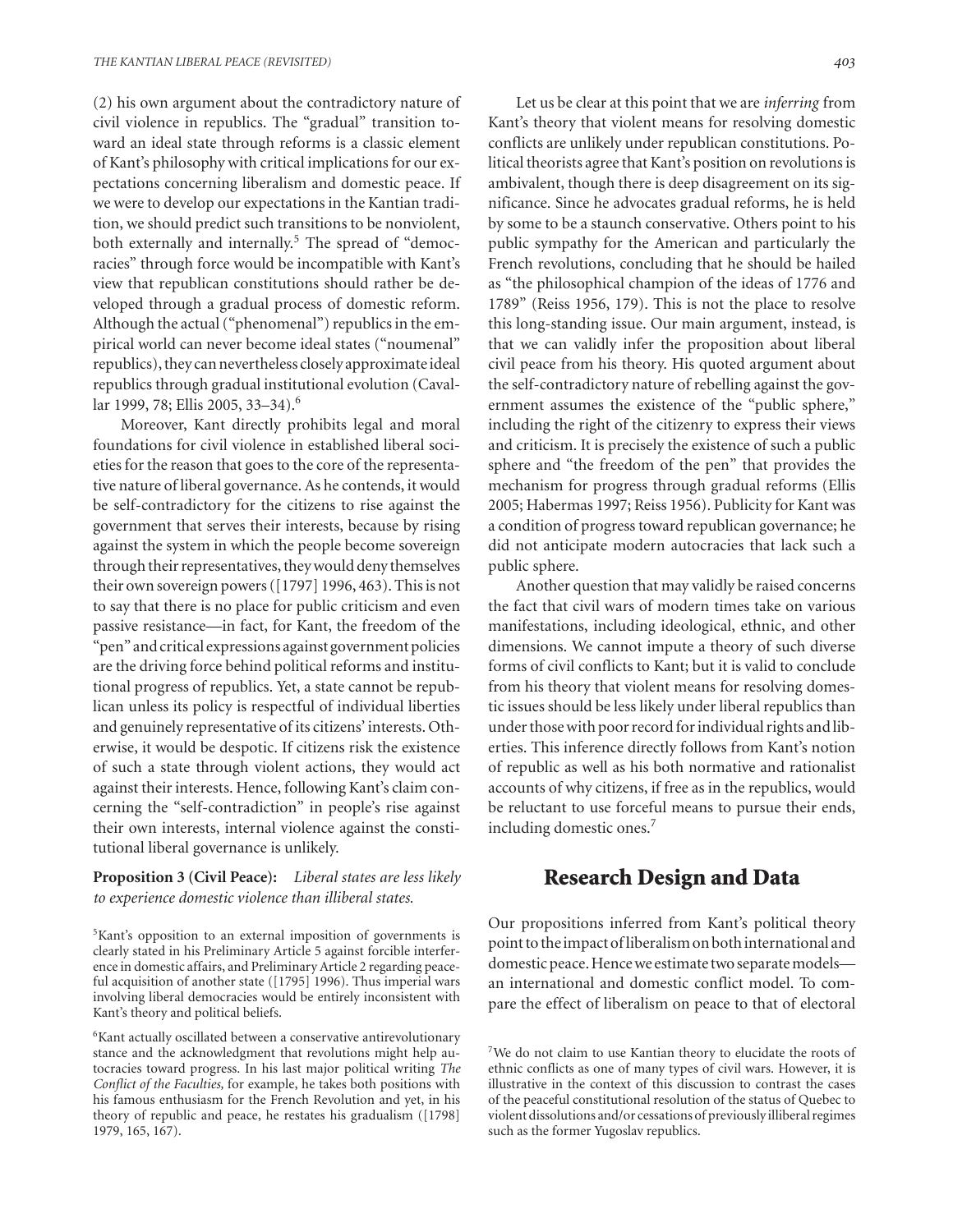democracy, we use measures of civil liberties and procedural democracy separately. While these two explanatory variables will remain the same in both models, the unit of analysis, dependent variables, and control variables are sufficiently different towarrant their separate description.

## **International Conflict Model**

**Unit of Analysis and Dependent Variable.** The unit of analysis should reflect the fact that our hypotheses stipulate not only a low probability for liberal states to initiate conflict in general (a monadic argument) but also against other liberal states (a dyadic expectation). Following Rousseau et al. (1999) and Bennett and Stam (2000), we use directed dyads as the proper unit of analysis for testing both monadic and dyadic arguments in the same analysis. More precisely, since states are identified as initiators and targets in directed dyads, we can test dyadic arguments by constructing an independent variable that specifies the target type, and thus, examine whether the potential initiator is likely to issue a threat against an opponent of a particular regime type. At the same time, we can also test a monadic position as to whether liberal states are likely to initiate disputes regardless of the opponent's regime type, by explicitly identifying disputes with liberal and illiberal targets, and then comparing the dispute initiation against each. In this way, we can directly test whether the opponent's regime type is relevant.<sup>8</sup>

As commonly done in the studies of international conflict (see Bennett and Stam 2000; Lemke and Reed 2001), we analyze politically relevant directed dyads. Since many influential empirical analyses of democratic peace (e.g., Maoz and Russett 1993; Russett and Oneal 2001) use relevant dyads (PRDs), the results of our analysis can be comparable to theirs as well. Moreover, as Maoz and Russett (1993, 627) originally made the persuasive case, these dyads have the opportunity to interact, because they are either contiguous or involve a major power with a global reach, and are consequently expected to be more likely involved in conflict.<sup>9</sup> Since we use the Freedom House data (Gastil 1990) as the best available data source

8Monadic analyses using the nation-year as the unit of analysis cannot explicitly rule out a potentially dyadic version of the democratic peace as they do not specify the target's regime type. Nevertheless, we did test the monadic argument with the nation-year (monad) as the unit of analysis with an event count model and the results are consistent with those reported here.

<sup>9</sup>This indeed shows to be the case with our sample, as the probability of MIDs occurring is nearly 10 times higher among PRDs than for all dyads during the observed period, while, at the same time, the sample size is reduced by over 10 times, thus reducing a great number of "irrelevant" dyads for our analysis. This sample restriction to PRDs should not cause concerns for measurement

for measuring civil liberties, this necessarily restricts our analysis to the period beginning in 1972 (the first year for which these data are available) and ending in 2000. A test of Kant's theory of progress should ideally cover a long time span expanding over several epochs, but it would do injustice to his theory of republic to use indicators for the procedural democratic institutions, such as Polity, as a substitute for the legal guarantees for civil rights and the rule of law, which are at the heart of his republic.<sup>10</sup>

Consistent with our propositions, we use *militarized dispute initiation* as the principle dependent variable. It is dichotomous, coded one when the potential challenger in a dyad was the first to initiate the conflict against an opponent, and zero otherwise. We use the Militarized Interstate Disputes data (Ghosn, Palmer, and Bremer 2004) as our source for foreign conflicts.<sup>11</sup>

**Independent Variables.** Consistent with our theoretical discussion and hypotheses, the notion of liberalism should be at the heart of our explanatory framework.

error or selection bias, because, as Lemke and Reed report in their extensive analysis of PRDs, even if there is evidence of either, they "find little or no evidence that such error or bias leads to erroneous estimation" (2001, 140) when a sample is restricted to PRDs.

<sup>10</sup>An anonymous reviewer suggests we increase our time span by replacing the civil liberties variable with a Polity component if any displays high correlation with civil liberties. We have not found any Polity component being highly correlated with the Freedom House measure for the observed period (the highest correlation coefficient was .213). Most importantly, in their presentation of Polity indicators, Jaggers and Gurr are explicit that the Polity dataset excludes measures for civil liberties, indicating that, due to the historical paucity of "data on civil liberties, we have not attempted to single out, and then quantify, this dimension of democracy. Instead, we focus on the 'institutional' dimensions of democracy" (1995, 471). Given our argument that the Kantian notion of constitutional liberalism is conceptually distinct from the institutional democracy as measured by Polity, it would thus raise a measurement validity problem for our analysis to use any component of the latter as a proxy indicator for the former.

<sup>11</sup> Like Russett and Oneal (2001, 94–96), we use MIDs as a measure of conflict since wars are rare events. In our test, MIDs prove to be valid indicators of conflicts with some degree of violence, because in our sample there were no disputes limited to verbal threats only. This is also consistent with the general pattern of MIDs as reported in Ghosn, Palmer, and Bremer (2004, 150). As for initiators, MID data operationalize them as "the first states to take codable military action," which by no means indicate their "responsibility" for conflict (Ghosn, Palmer, and Bremer 2004, 138, 139). Such coding is quite consistent with Kant's argument that republics should not be the first to use military options, verbal or actual, as a means for settling disputes. Namely, as repeated with careful precision in several of his works (as cited above), Kant not only argues that republics are unlikely to wage wars of aggression, but also not even to "prepare" for military confrontations or consider violent means to avert aggression. In other words, any forms of militarized actions should not be expected from the republics unless directly attacked.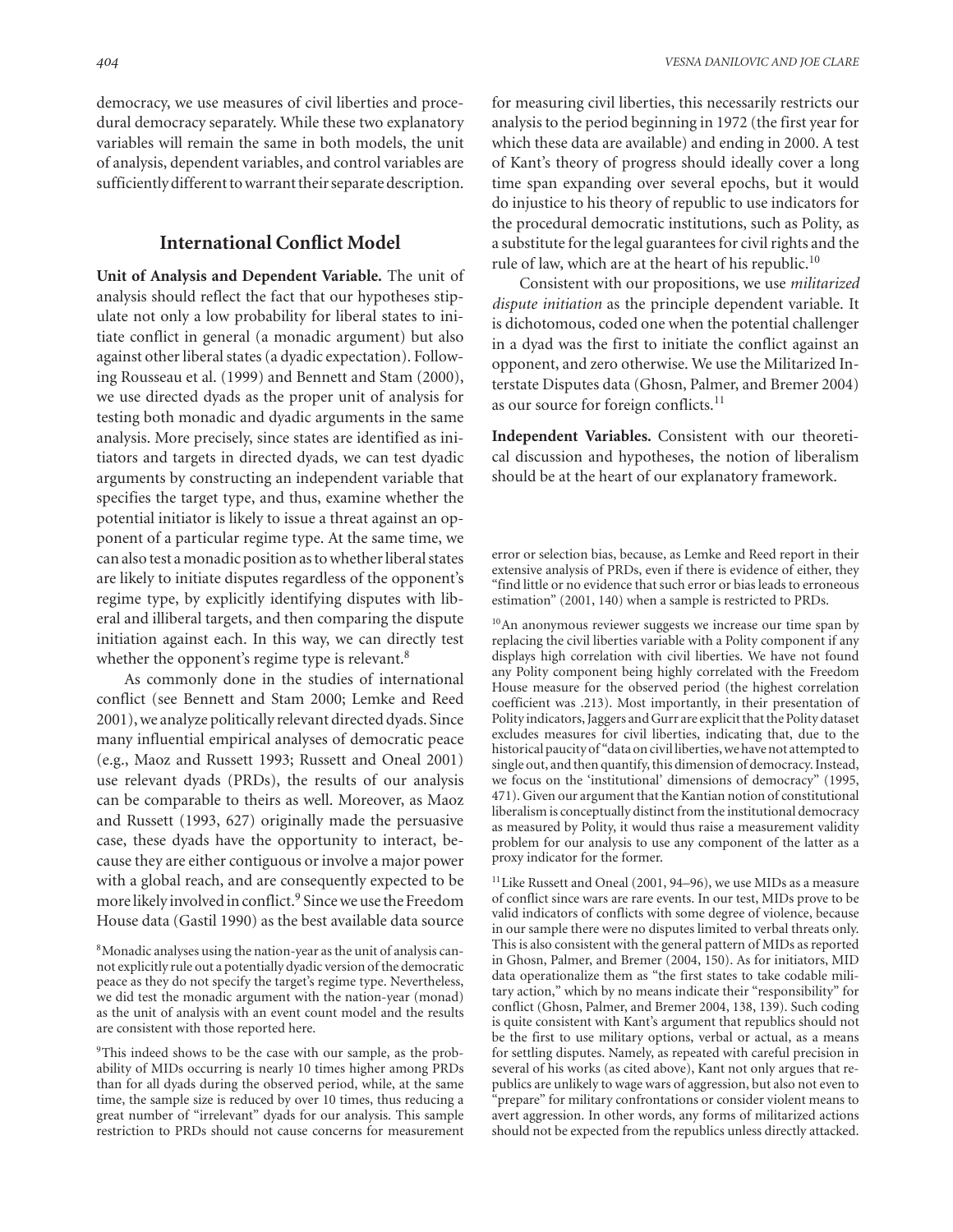**Civil Liberties.** To measure our key explanatory variable—liberalism—we rely on the Freedom House Comparative Survey of Freedom (Gastil 1990). It is based on a checklist of standard and highly inclusive elements that are typically considered to constitute individual freedoms, such as "freedom of expression and belief," the "rule of law" (i.e., an independent judiciary, protection from political terror and unjustified imprisonment), "associational and organizational rights," and "personal autonomy and individual freedom" (Gastil 1990, 36–40). According to each component, states are ranked on an ordinal scale ranging from one (the highest level of respect for citizens' civil liberties) to seven (the lowest level). Using this ordinal scale, Gastil (1990) further differentiates between free (those with a score of 1 or 2), partly free (a score of 3, 4, or 5) and unfree (a score of 6 or 7) states.

The Freedom House distinction between liberal, semiliberal, and illiberal states forms the basis for our measures of civil liberties. Specifically, we create three dyadic measures indicating whether the potential initiator, target, or both are liberal states. The first dichotomous variable, *liberal initiator-illiberal target* takes a value of one when the potential initiator in the dyad is a liberal state (a score of 1 or 2 on the Freedom House civil liberties measure), and the potential target is illiberal (a score greater than 2). The second dichotomous measure, *liberal initiator-liberal target*, takes a value of one when both the initiator and target are liberal states, and zero otherwise. The third variable, *illiberal initiator-liberal target* is coded one when the initiator is illiberal, and the target is a liberal state.<sup>12</sup>

**Democracy.** To determine whether the political system is characterized by institutionalized democracy, we use the Polity IV data set (Marshall and Jaggers 2002). In this way, a comparison can be made between our results and those reported in previous democratic peace studies, which have routinely used Polity to measure democracy (Cederman 2001; Maoz and Russett 1993; Mitchell, Gates, and Hegre 1999; Rousseau et. al. 1996; Russett and Oneal 1997). Our analysis is additionally informative in showing whether the inclusion of civil liberties accounts for any differences in the results. The Polity score ranges from −11

to  $+11$ , and we use the cutoff points suggested by Jaggers and Gurr (1995, 474) to classify states as autocracies (Polity score of −7 or less), anocracies (between −6 and  $+6$ ), and democracies (greater than  $+6$ ). Following this distinction between democracies and other regimes, we construct measures for regime type that are analogous to our measures for liberalism. That is, we create three dyadic measures indicating whether the potential initiator, target, or both are democracies.<sup>13</sup>

**LiberalDemocracy.** To estimate a combined effect of liberal democracy, and the extent to which it is consistent with the results when each is estimated separately, we integrate liberalism and democracy into a single variable. To this end, we interact their scores into a single measure, coded one if a state is both liberal and democratic, and zero otherwise. We then create dyadic variables analogous to the dyadic measures for *civil liberties* and *democracy* as described above.

**Control Variables.** We also control for a number of exogenous factors which are typically suspected to have a potentially confounding influence in this research area. Relative power and alliance ties would be a standard realist response to liberal peace models (Farber and Gowa 1995). To control for the impact of *alliance ties* between the initiator and target, we use a dichotomous version of the Correlates of War (COW) alliance variable. It is coded one when the two states in a dyad are allied with one another and zero otherwise.

To measure the influence of the relative power between the initiator and target, we include the continuous variable *power parity* that ranges from zero, indicating a larger distance from parity, to one, indicating exact power parity. The data for the initiator and target's power are based on the COW composite index of national capabilities.

We also control for the "weak link" hypothesis in the economic interdependence literature that the less dependent state "has greater freedom to initiate conflict" (Russett and Oneal 2001, 142). We first create a standard measure of trade dependence between the initiator and target as the ratio of total trade (exports  $+$  imports) to GDP. Based on this measure, scholars typically include the lower of the two dependence scores to test the weak link hypothesis. This common practice, however, does not reveal whether it is the initiator or target that is more dependent on dyadic trade. We correct for this by interacting this standard measure with a dummy variable, coded one

<sup>&</sup>lt;sup>12</sup>We have no specific hypotheses about the likelihood of liberal states to be targeted by illiberal states as it is irrelevant for interpreting Kant's theory. Rather, we include it for ease of interpretation of the results. With four possible dichotomous categories of the independent variable, it is necessary to exclude one in order to avoid perfect multicollinearity. We chose to exclude illiberal dyads, and the coefficients for the remaining three variables are then interpreted in terms of the probability of dispute initiation relative to this excluded category.

<sup>&</sup>lt;sup>13</sup>There is only a moderate correlation between the liberalism and Polity scores for initiators (*r* = .681), which is consistent with our premise that they are not synonymous per se.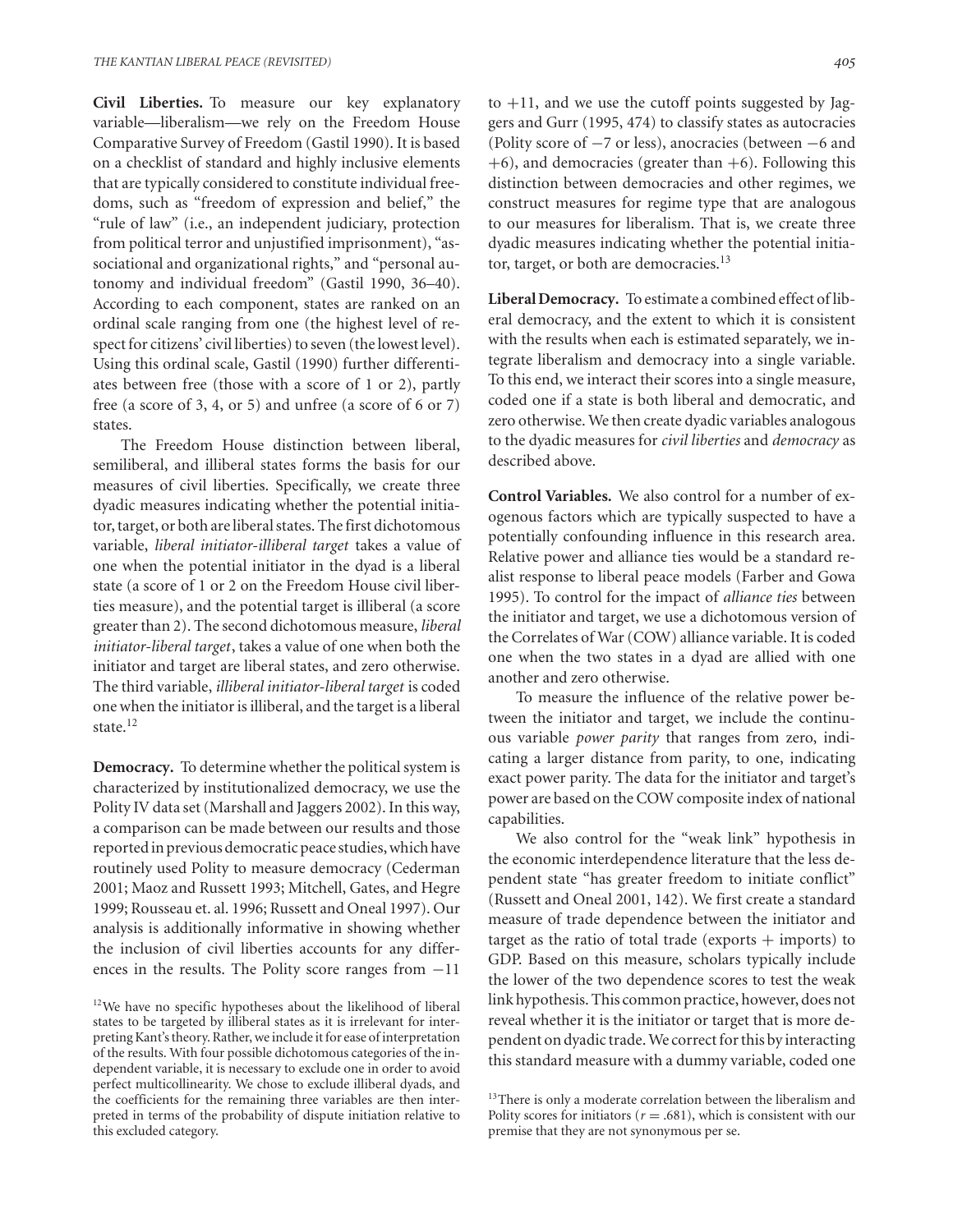if the initiator is the dependent member in the dyad. The variable *initiator's higher dependence on dyadic trade* is continuous, with higher values indicating the initiator's greater dependence on trade with the target.

Lastly, to control for a possible influence of the spread of democracy, we include a variable indicating the proportion of *other democratic countries in the initiator's region*. It is measured as the ratio of democracies in the initiator's region to the total number of regional states. Regions are identified according to the COW. We opt for region rather than the entire international system because if there is any systemic effect of democratization, it should be more immediate and stronger in neighboring and geographically proximate areas.

**Statistical Model.** Due to the dichotomous nature of our dependent variable, we estimate international dispute initiation with logistic regression. To account for potential temporal dependence in the sample, we use the correction procedure that includes a continuous measure for the number of years the dyad has been at peace (*peace years)*, and a cubic spline function with three internal knots (see Beck, Katz, and Tucker 1998). We further control for within-dyad heteroskedasticity by estimating robust standard errors clustered on the dyad.

## **Domestic Conflict Model**

**UnitofAnalysisandDependentVariables.** For ourmodels of domestic conflict, we use the updated version of Sambanis's (2004) civil war data set. The only appropriate unit of analysis in this case is the nation-year, and we analyze all states for the period 1972–99. Consistent with the rest of the civil war studies, we code two dichotomous dependent variables. *Civil war onset* takes a value of one in the first year that a state experiences civil war according to Sambanis's (2004, 829–830) criteria, and zero for all other years. *Civil war prevalence* is also dichotomous, coded one for all years when a state is actively engaged in a civil war (i.e., throughout its duration) and zero for those years when not experiencing civil conflict.

**Independent Variables.** Our measures of liberalism and democracy are analogous to those in our model of international conflict. The only exception is that we do not include dyadic measures (liberal and democratic dyads) since domestic conflict is internal and thus cannot be treated as an externally dyadic event. The independent variable *liberal state* takes a value of one for states with a score of one or two on the Freedom House measure of civil liberties and zero otherwise, whereas the variable *democratic state* is coded one if its Polity score is greater

than  $+6$  and zero otherwise.<sup>14</sup> We also include the interaction term *liberal democracy*, which takes a value of one when the state is both liberal and democratic and zero otherwise.

**Control Variables.** For our results to be comparable to previous studies, we include control variables that are the same covariates analyzed by Sambanis (2004; see similar models by Collier and Hoeffler 2004; Fearon and Laitin 2003) and lag all variables to ensure that the results are not driven by endogeneity.We include thefollowing:*GDP* and *economic growth*—the latter as the percentage change in GDP from period t−1 to period t; *political instability* as a binary variable, coded one if the state's Polity score decreased from the previous year by 2 or more points (i.e., from period t−1 to period t) and zero if it did not; *oil exporter* is also dichotomous, coded one if the state's oil exports were greater than one-third of its total exports and zero otherwise; *ethnic fractionalization* is a continuous variable, constructed by Fearon and Laitin (2003), measured as the proportion that the largest ethnic group takes in the population; *terrain*, as the proportion of the country that is mountainous, is also a continuous variable, as is the measure of the country's *percentage Muslim*, typically included to control for the "clash of civilizations" argument; and, finally, the natural log of the state's population and the number of years that have elapsed since the state was last engaged in a civil war (i.e., *peace duration*).

**Statistical Model.** Since both dependent variables—civil war onset and prevalence—are dichotomous, we estimate our models with logistic regression. We also control for potential within-state heteroskedasticity by estimating robust standard errors clustered on the country.

# **Empirical Analysis**

We begin our empirical analysis with descriptive insights into our distinction between liberal and democratic states regarding their conflict behavior. Table 1 shows the frequency distribution of international and civil conflicts among different states according to their regime characteristics, and the chi-square is statistically significant. As intuitively expected, most liberal states are democracies, and most illiberal states are autocracies (see columns for PRDs and nation-years). More interestingly, semiliberal states can be as democratic as autocratic

<sup>&</sup>lt;sup>14</sup>As was the case in the international conflict model, the two variables for liberal and democratic states are only moderately correlated ( $r = .540$ ).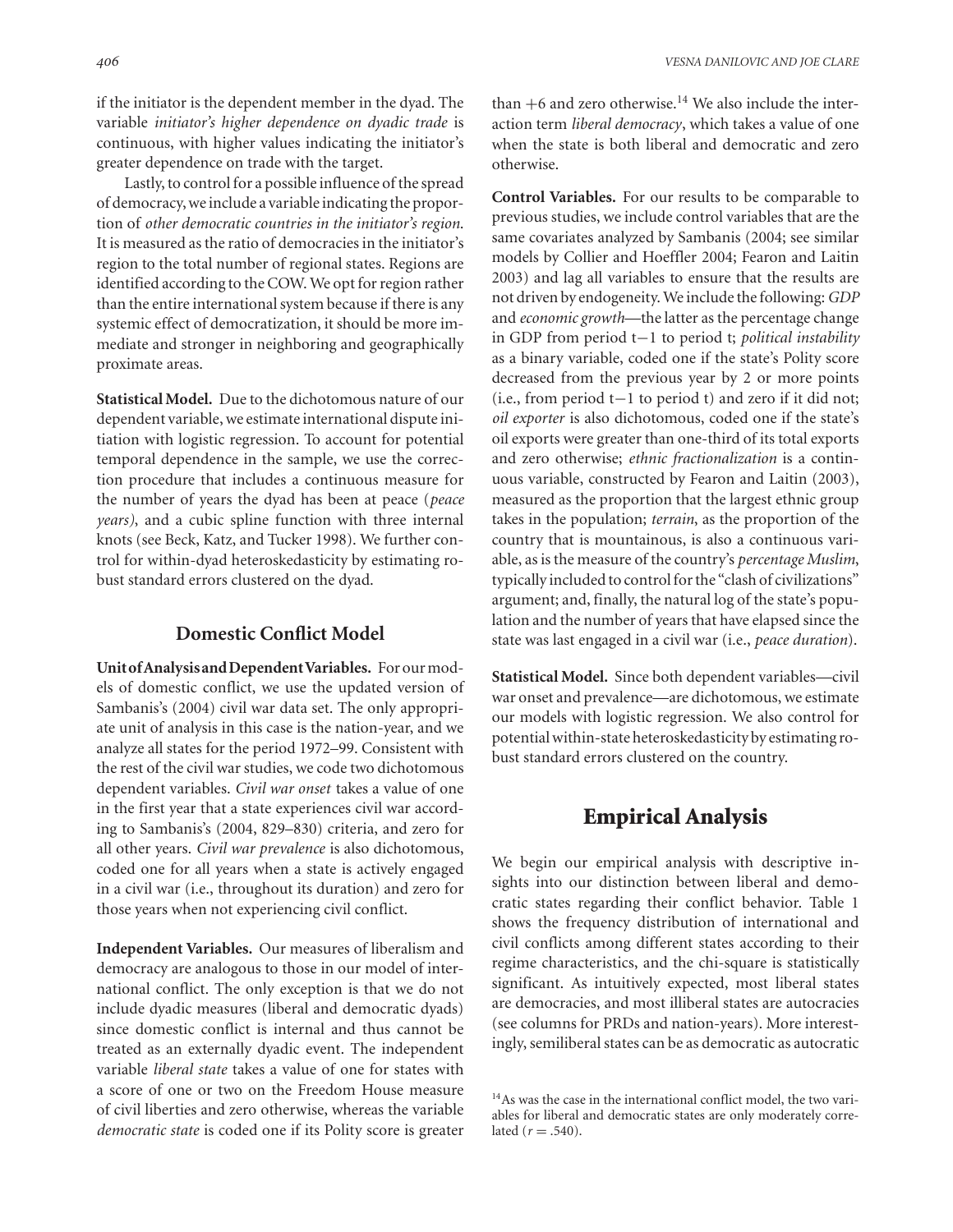|                        | <b>International Disputes</b> |                | <b>Civil Wars</b> |                        |  |  |
|------------------------|-------------------------------|----------------|-------------------|------------------------|--|--|
|                        | <b>PRD</b>                    | <b>MID</b>     | Nation-years      | <b>Civil War Onset</b> |  |  |
|                        | (Percentage                   | (Percentage    | (Percentage       | (Percentage            |  |  |
|                        | of Total)                     | of Total)      | of Total)         | of Total)              |  |  |
| Liberal State          |                               |                |                   |                        |  |  |
| Democracy              | 21433                         | 120            | 909               | 1                      |  |  |
|                        | $(49.23\%)$                   | $(17.09\%)$    | $(28.06\%)$       | $(1.56\%)$             |  |  |
| Anocracy               | 121                           | $\overline{2}$ | 45                | $\overline{0}$         |  |  |
|                        | (0.28)                        | (0.28)         | (1.39)            | (0.00)                 |  |  |
| Autocracy              | $\theta$                      | $\Omega$       | $\theta$          | $\theta$               |  |  |
|                        | (0.00)                        | (0.00)         | (0.00)            | (0.00)                 |  |  |
| Semiliberal State      |                               |                |                   |                        |  |  |
| Democracy              | 2157                          | 94             | 294               | 9                      |  |  |
|                        | (4.95)                        | (13.39)        | (9.08)            | (14.06)                |  |  |
| Anocracy               | 5431                          | 134            | 644               | 24                     |  |  |
|                        | (12.47)                       | (19.09)        | (19.88)           | (37.50)                |  |  |
| Autocracy              | 1618                          | 47             | 468               | 8                      |  |  |
|                        | (3.72)                        | (6.70)         | (14.45)           | (12.50)                |  |  |
| <b>Illiberal State</b> |                               |                |                   |                        |  |  |
| Democracy              | 65                            | $\overline{0}$ | $\mathbf{1}$      | $\theta$               |  |  |
|                        | (0.15)                        | (0.00)         | (0.00)            | (0.00)                 |  |  |
| Anocracy               | 879                           | 62             | 70                | 7                      |  |  |
|                        | (2.02)                        | (8.83)         | (2.16)            | (10.94)                |  |  |
| Autocracy              | 11834                         | 243            | 808               | 15                     |  |  |
|                        | (27.18)                       | (34.62)        | (24.95)           | (23.44)                |  |  |
| Total N                | 43538                         | 702            | 3239              | 64                     |  |  |
|                        | (100.00)                      | (100.00)       | (100.00)          | (100.00)               |  |  |
| $\chi^2$ (df)          | 473.83 (7)***                 |                |                   | 52.75 $(7)$ ***        |  |  |

**TABLE 1 Frequency Distribution of International Dispute Initiation and Civil War Onset**

*Note*: PRD = Politically Relevant Dyad. MID = Militarized Interstate Dispute.

with a somewhat higher frequency only among anocracies. When put together, these results indicate that about one-fourth of democracies cannot pass the standards for fully liberal states (compare 294 nation-years for semior illiberal democracies to 909 nation-years for liberal democracies).

Recent scholarship in comparative politics has analyzed such societies as "hybrid regimes" due to their mixed record concerning civil liberties and the rule of law, but masked behind the procedural institutions of electoral democracy (e.g., Diamond 2002; Levitsky and Way 2002). Indeed, regimes such as Haiti or Paraguay in the 1990s, Taiwan in the 1990s, or Ukraine in the last 15 years, have all been identified as "hybrid" or "electoral authoritarian" (Levitsky and Way 2002; Schedler 2002). Their scores in our analysis place most of them into the nonliberal group of democracies as well.<sup>15</sup> Had we not discriminated among democracies according to their constitutional liberalism record (i.e., Freedom House index), we would have placed "hybrid" systems (say, Ukraine under Kravchuk and Kuchma) and liberal democracies (say, Switzerland) into the same category. Collapsing such diverse systems into the same group under the banner of procedural democracy would be inconsistent with Kant's "republicanism" and would confound our understanding of their potentially divergent conflict propensities.

15Some well-researched cases of competitive authoritarianism score as semi- or illiberal anocracies. Illustrative cases include "post-Autoglope" Fujimori's Peru (1992–2000) and Mexico in the 1990s (Levitsky and Way 2002 and Schedler 2002, respectively).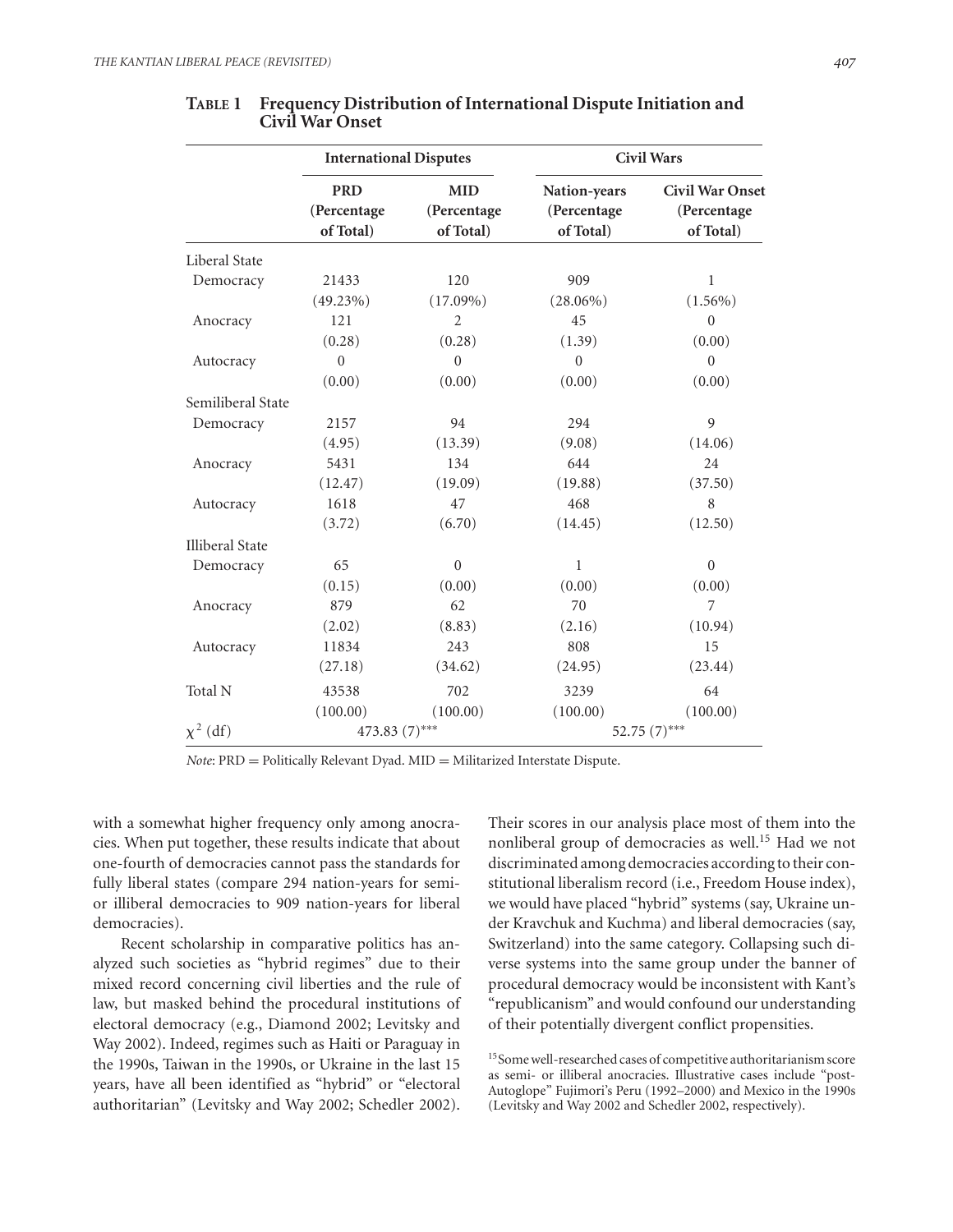Table 1 already suggests that the distinction between liberal and democratic states, including their subtypes, can help us uncover some important differences in their external relations as well as domestic violence. Whereas liberal democracies comprise just under one-half of PRDs (49.23%), their share of total militarized interstate disputes is only 17.09%, as we would expect according to the monadic democratic peace argument. On the other hand, semiliberal democracies show the reverse trend, with an increased probability of involvement in MIDs: They make up only about 5% of PRDs but their share of MIDs increases drastically to close to 14%.

Table 2 presents the results from the logit analysis of international dispute initiation, and Table 3 shows predicted probabilities derived from the logit estimates in Table 2. As shown in the first model in Table 2, we find that liberalism has a negative and statistically significant influence on the probability of conflict initiation. Firstly, liberal initiators are less likely to initiate disputes than are illiberal states. The negative and statistically significant coefficients for both *liberal initiator-liberal target* and *liberal initiator-illiberal target* variables, when interpreted relative to the excluded category, indicate that dispute initiation is less likely among dyads with a liberal initiator as compared to the probability among illiberal dyads. At the same time, the positive and statistically significant coefficient for the variable *illiberal initiator-liberal target* points to the opposite relationship. There is an increased probability of dispute initiation when an illiberal initiator is facing a liberal rather than an illiberal target. Taken together, these two sets of results point to a monadic relationship between liberalism and conflict if we are to compare liberal initiators to illiberal ones, regardless of the opponent's regime type. Simply put, if illiberal initiators are more likely to initiate disputes against liberal states than they are against illiberal opponents, but liberal states are less likely to initiate against either liberal or illiberal opponents, then liberal states must be less likely to initiate disputes in general than are illiberal states.

For establishing the dyadic relationship between liberalism and peace, it is necessary to explicitly test whether the probability of initiation varies for liberal states depending on their opponent's regime type. We therefore need to compare the coefficients for *liberal initiatorilliberal target* and *liberal initiator-liberal target* to determine if they are statistically distinguishable, and, if so, whether one has a stronger impact on reducing the likelihood of initiation relative to the other. To this end, we ran a post-estimation test of coefficient equality, wherein a statistically significant test coefficient should indicate that there is a stronger effect on decreasing the likelihood of initiation against one type of opponent as opposed to

the other. The results show that the two coefficients are not equal ( $\chi^2$  13.05,  $p = 0.000$ ), and that, when comparing the initiatory behavior of liberal states, it is necessary to also consider the regime type of their opponents.<sup>16</sup> Table 3 compares the substantive significance to see whether the monadic or dyadic effect is stronger, and we find it to be greater for the latter.

Note that the probabilities of initiation are low in Table 3 because the overall probability for MID occurrence among all politically relevant dyads is low as well (only 1.04% of all PRDs becamemilitarized disputes). The predicted probabilities should thus be considered relative to the overall low probability of dispute initiation rather than to infer incorrectly that the overall substantive significance for the observed variables is weak (see also Russett and Oneal 2001). From Table 3, we can clearly discern that liberal states are about four times less likely to initiate disputes against other liberal regimes than they are against illiberal ones. Ultimately, therefore, when simply comparing liberal initiators to illiberal ones, the former have a significantly lower probability of conflict initiation than the latter. At the same time, it is also not possible to rule out a dyadic relationship between liberalism and peace due to the variation in the initiatory behavior of liberal states depending on whether they are facing liberal or illiberal opponents.

Moving back to Table 2, wefind the same negative and statistically significant coefficient for democratic dyads. The coefficient for *democratic initiator-nondemocratic target,* however, fails to reach statistical significance, suggesting that the "democratic peace" may strictly be a dyadic phenomenon. Furthermore, if we look only at liberal democracies (Model 3), the findings are strikingly similar to the results of our liberalism model (Model 1), though not with those in the democracy model (Model 2). This indicates that, if democracies are more peaceful in general than nondemocracies, this relationship only holds among their liberal types.

As shown in Table 3, the coefficients for the democratic model are less substantively significant than those for the liberal model alone. The predicted probabilities of conflict initiation in columns 1 and 3 reveal that liberal initiators are much less likely to initiate conflict (0.63 against illiberal targets and .15 against liberal ones, relative to 1.53 baseline category of illiberal dyads) than democracies (0.88 against nondemocratic targets and 0.56 against

<sup>16</sup>We also reanalyzed a model in which *liberal initiator-liberal target* was the excluded category. The coefficient for the variable *liberal initiator-illiberal target* was positive and statistically significant, indicating that liberal states are indeed more likely to initiate disputes against illiberal than liberal states, also pointing in the direction of a dyadic relationship.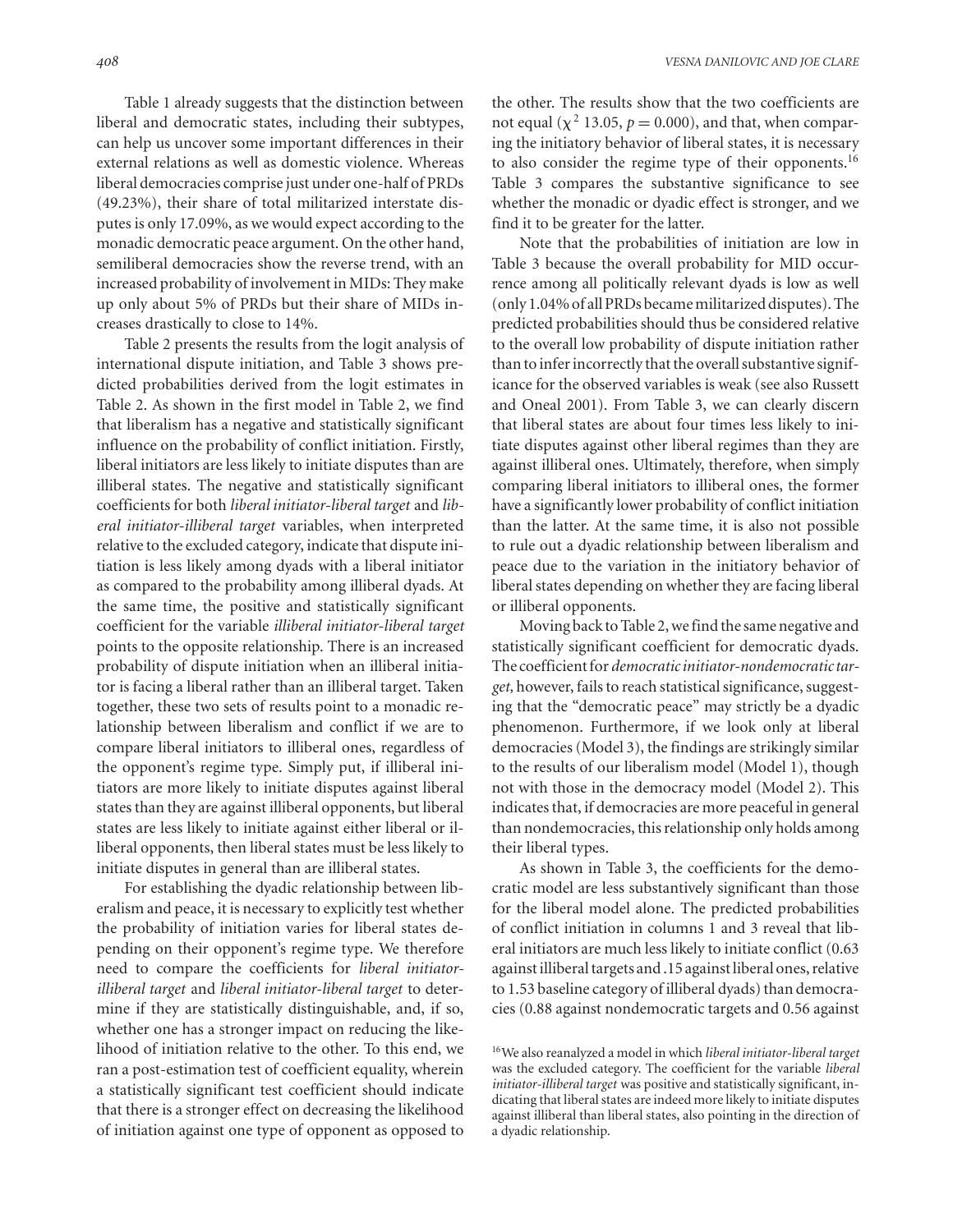|                                                       | Model 1     | Model 2     | Model 3     | Model 4     |
|-------------------------------------------------------|-------------|-------------|-------------|-------------|
| Liberal Initiator-Illiberal                           | $-.889***$  |             |             |             |
| Target                                                | (.197)      |             |             |             |
| Liberal Initiator-Liberal                             | $-2.303***$ |             |             |             |
| Target                                                | (.382)      |             |             |             |
| Illiberal Initiator-Liberal                           | $.273*$     |             |             |             |
| Target                                                | (.187)      |             |             |             |
| Democratic Initiator-                                 |             | $-.266$     |             |             |
| Nondemocratic Target                                  |             | (.214)      |             |             |
| Democratic Initiator-                                 |             | $-.726***$  |             |             |
| Democratic Target                                     |             | (.312)      |             |             |
| Nondemocratic Initiator-                              |             | $.466***$   |             |             |
| Democratic Target                                     |             | (.178)      |             |             |
| Liberal Democratic                                    |             |             | $-.660***$  | $-.824***$  |
| Initiator-Illiberal                                   |             |             | (.195)      | (.198)      |
| Nondemocratic Target                                  |             |             |             |             |
| Liberal Democratic                                    |             |             | $-2.202***$ | $-2.305***$ |
| Initiator-Liberal                                     |             |             | (.395)      | (.397)      |
| Democratic Target                                     |             |             |             |             |
| Illiberal Nondemocratic                               |             |             | $.280*$     | .190        |
| Initiator-Liberal Democratic<br>Target                |             |             | (.183)      | (.205)      |
| <b>Alliance Ties</b>                                  | .008        | .065        | .032        | $.347***$   |
|                                                       | (.151)      | (.154)      | (.150)      | (.148)      |
| Power Parity                                          | $1.673***$  | 1.788***    | $1.720***$  |             |
|                                                       | (.194)      | (.193)      | (.196)      |             |
| Initiator's Higher                                    | .181        | $-.620$     | .689        | .633        |
| Dependence on Dyadic<br>Trade                         | (.295)      | (4.182)     | (3.983)     | (3.453)     |
| Other Democratic Countries                            | $-.088$     | $-.555*$    | $-.344$     | $-.884***$  |
| in Initiator's Region<br>(proportion of total states) | (.295)      | (.405)      | (.277)      | (.303)      |
| Constant                                              | $-1.468***$ | $-1.409***$ | $-1.421***$ | $-2.319***$ |
|                                                       | (.168)      | (.168)      | (.170)      | (.171)      |
| N                                                     | 41700       | 41700       | 41700       | 41700       |
| Log-Likelihood                                        | $-3002.118$ | $-3056.934$ | $-3022.739$ | $-3112.024$ |
| Model $\chi^2$                                        | 506.19***   | 538.86***   | 494.44***   | 366.80***   |

**TABLE 2 Directed Dyadic Models of Militarized Dispute Initiation, Logit Estimates**

*Note*: Numbers in parentheses are robust standard errors. \**p* < .10, \*\**p* < .05, \*\*\**p* < .01 (one-tailed *t-*tests).

To conserve space, the peace years variable and cubic splines are not reported. In all cases, the peace years variable is negative and statistically significant while the cubic splines are statistically insignificant, indicating that our results could have only partly been influenced by temporal dependence had we not included peace years. Their inclusion removed any possible bias in parameter estimates caused by temporal dependence.

democratic targets in comparison to 1.15 baseline category of nondemocratic dyads). In other words, liberal dyads are roughly 10 times less likely to experience conflict than illiberal dyads; on the other hand, democratic dyads are only two times less likely to have conflict than nondemocratic dyads. The reported changes in predicted probabilities again indicate a greater substantive significance for the regime coefficients in the liberal model alone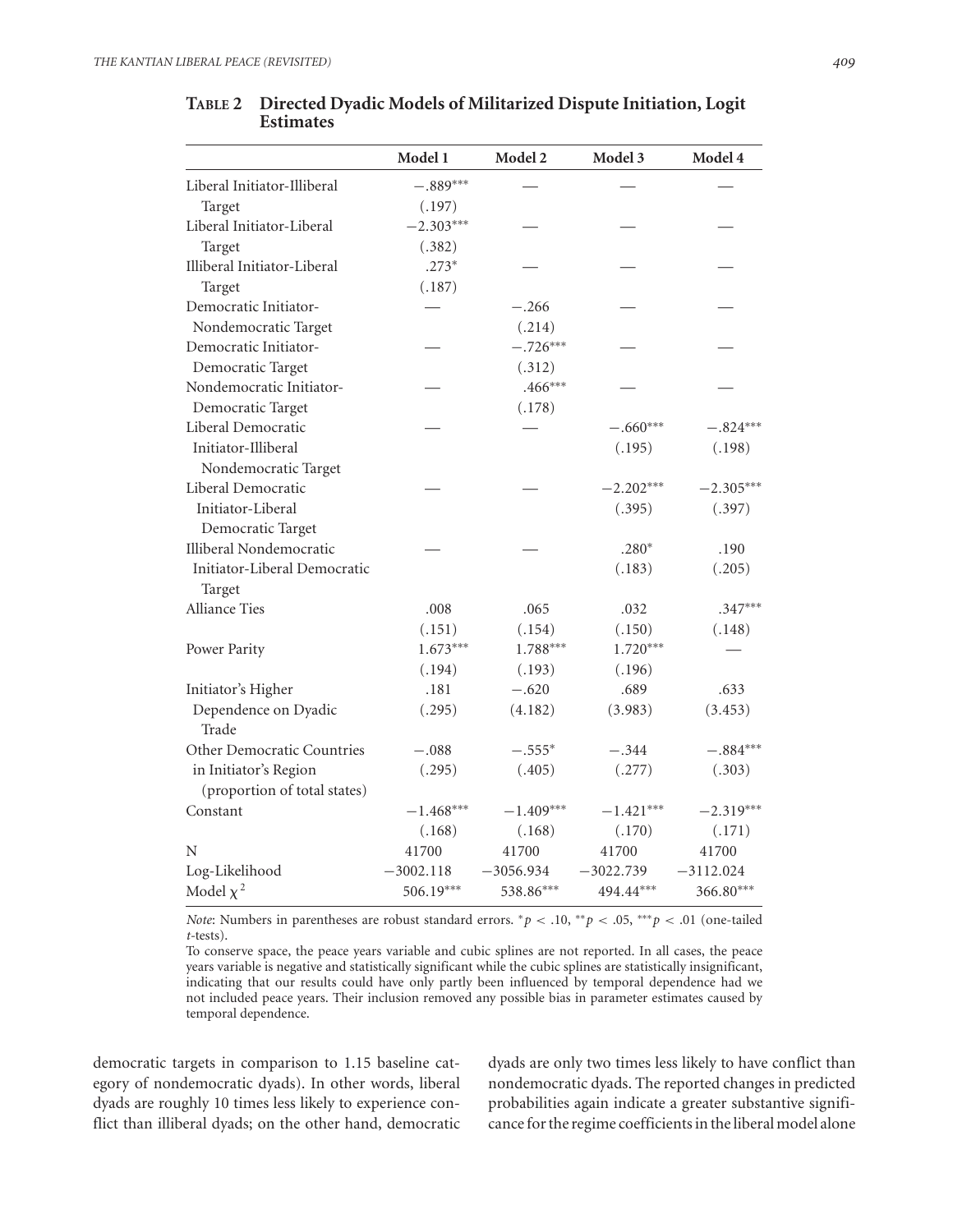|                                                                                                                                                                                                                                                 |      | Model 1 | Model 2 |         | Model 3 |         |
|-------------------------------------------------------------------------------------------------------------------------------------------------------------------------------------------------------------------------------------------------|------|---------|---------|---------|---------|---------|
|                                                                                                                                                                                                                                                 | p    | Change  | p       | Change  | p       | Change  |
| Baseline Probability: All regime variables<br>(democracy, liberalism, liberal<br>democracy) set at zero; allies set to zero;<br>power parity, trade, and percentage of<br>other democratic countries in the region<br>set at their mean values. | 1.53 |         | 1.15    |         | 1.34    |         |
| Increase Liberal-Illiberal Dyad from 0 to 1                                                                                                                                                                                                     | 0.63 | $-0.9$  |         |         |         |         |
| Increase Liberal-Liberal Dyad from 0 to 1                                                                                                                                                                                                       | 0.15 | $-1.38$ |         |         |         |         |
| Increase Democratic-Nondemocratic Dyad<br>from $0$ to $1$                                                                                                                                                                                       |      |         | 0.88    | $-0.27$ |         |         |
| Increase Democratic-Democratic Dyad from<br>$0$ to $1$                                                                                                                                                                                          |      |         | 0.56    | $-0.59$ |         |         |
| Increase Liberal Democratic-Illiberal<br>Nondemocratic Dyad from 0 to 1                                                                                                                                                                         |      |         |         |         | 0.70    | $-0.64$ |
| Increase Liberal Democratic-Liberal<br>Democratic Dyad from 0 to 1                                                                                                                                                                              |      |         |         |         | 0.15    | $-1.19$ |
| Increase Power Parity from $\frac{1}{2}$ standard<br>deviation below the mean to $\frac{1}{2}$ standard<br>deviation above the mean                                                                                                             | 2.79 | $+1.26$ | 2.28    | $-1.13$ | 2.54    | $+1.20$ |

#### **TABLE 3 Predicted Probabilities of Militarized Dispute Initiation**

*Note*: Baseline probabilities for the models represent illiberal dyads (Model 1), nondemocratic dyads (Model 2), and illiberal nondemocratic dyads (Model 3). Alliance variable is set to zero to estimate an independent effect of liberalism and democracy on conflict initiation (i.e., this makes it a harder test for our explanatory variables as a potential confounding effect of alliance ties is eliminated).

(Model 1 in Table 3) than for those in the democratic or liberal democratic models (Models 2 and 3). The loglikelihood ratios further point to the relative superiority of liberal model 1 over democratic model 2.

The control variables are statistically insignificant across all models except for power parity: a dispute is likely to be initiated against an equal power, and the predicted probabilities also show strong substantive significance. To test for any confounding effect of this variable on the coefficients for our explanatory variables, we also estimated a model without power parity (Model 4 in Table 2). Since the coefficients remain almost exactly the same, the impact of power parity is inconsequential regarding the validity of our hypotheses about liberalism and conflict.<sup>17</sup>

Turning to liberalism and civil war (Hypothesis 3), we can see from Table 1 that the difference between liberal and semiliberal states, including democracies, is not only relevant for their external conflict propensity, but it is even more striking when comparing their civil war

proclivities. All liberal states, regardless of their level of democracy, account for roughly 30% of all nation-years but experienced only one civil war during the observed period. By contrast, semiliberal states account for roughly 42% of nation-years, yet for 65% of civil wars. This increased tendency to experience civil wars is apparent for both semiliberal democracies and anocracies, but not for autocracies. A comparison between liberal and semiliberal democracies in their civil war record is indicative: While the number of nation-years for semiliberal democracies is roughly three times smaller than those for liberal democracies (compare 9.08% to 28.06% of all nationyears), their share of civil wars is almost eight times higher (compare 14.06% to 1.56% of all civil wars). Overall, once liberalism and democracy are not conflated but rather observed distinctly, a number of different conflict patterns emerge that would be obscured otherwise.<sup>18</sup> These initial descriptive findings are now subject to a more rigorous statistical analysis.

<sup>18</sup>Though not directly relevant for our study, note that if we are to compare democracies, anocracies, and autocracies, regardless of their level of liberalism, we find, consistent with Hegre et al. (2001), anocracies to have the highest propensity toward civil violence.

<sup>&</sup>lt;sup>17</sup>We also examined the liberalism model 1 without power parity, and the coefficients for dyads with liberal initiators remain unaffected.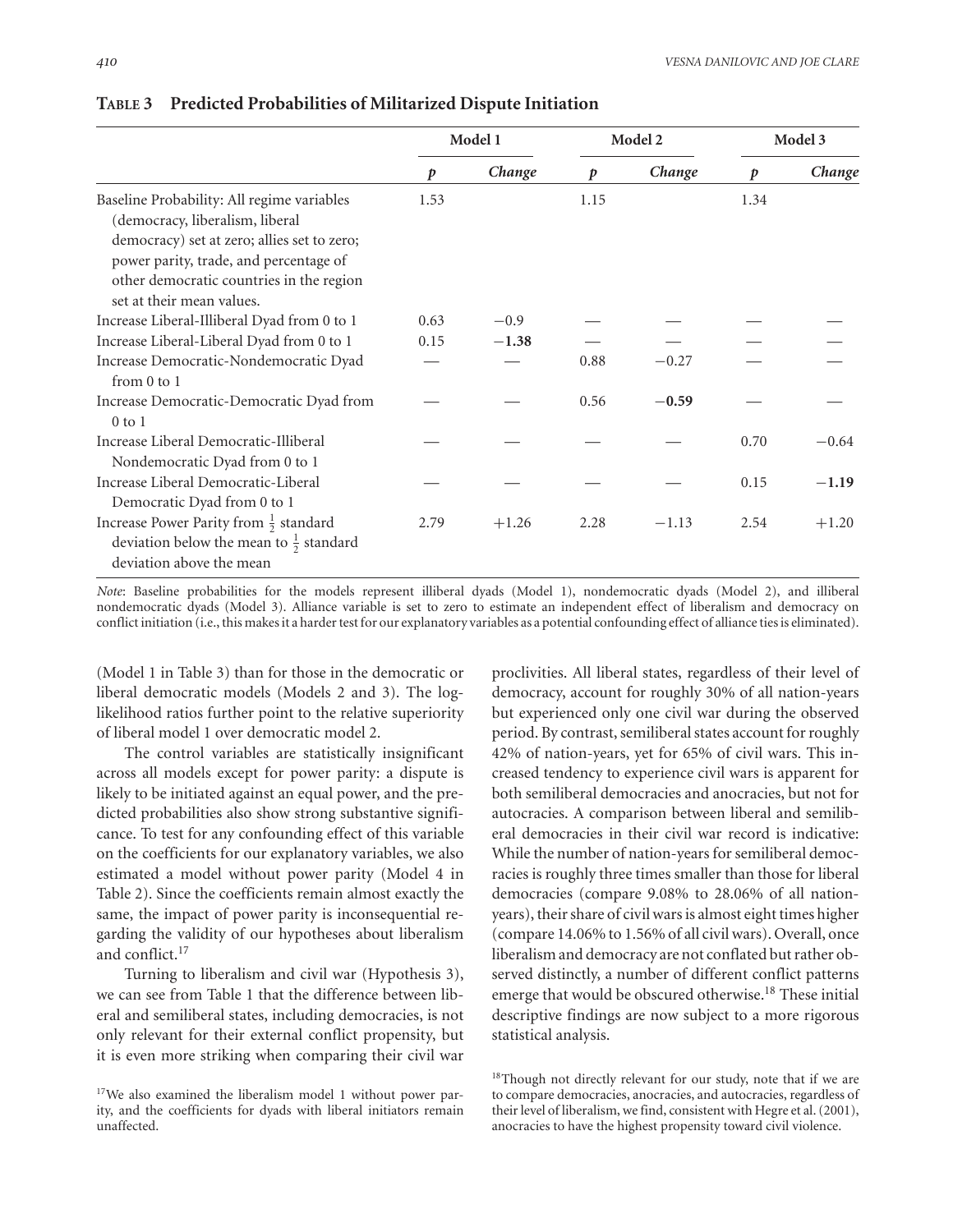|                          | <b>Civil War Onset</b> |             | <b>Civil War Prevalence</b> |             |  |
|--------------------------|------------------------|-------------|-----------------------------|-------------|--|
|                          | Model 1                | Model 2     | Model 3                     | Model 4     |  |
| Liberal State            | $-.953*$               |             | $-1.099**$                  |             |  |
|                          | (.671)                 |             | (.563)                      |             |  |
| Democracy                | $.694**$               |             | $.783***$                   |             |  |
|                          | (.330)                 |             | (.288)                      |             |  |
| Liberal Democracy        |                        | $-.833$     |                             | $-.525$     |  |
|                          |                        | (.738)      |                             | (.596)      |  |
| <b>GDP</b>               | $-.182***$             | $-.164***$  | $-.144**$                   | $-.132**$   |  |
|                          | (.068)                 | (.069)      | (.079)                      | (.077)      |  |
| GDP Growth               | $-1.110$               | $-1.389$    | $-1.562**$                  | $-1.871**$  |  |
|                          | (1.629)                | (1.608)     | (.859)                      | (.848)      |  |
| Political Instability    | $.598**$               | $.768***$   | $.668***$                   | $.839***$   |  |
|                          | (.296)                 | (.271)      | (.238)                      | (.239)      |  |
| Oil Exporter             | .420                   | .372        | $-.059$                     | $-.107$     |  |
|                          | (.339)                 | (.346)      | (.487)                      | (.483)      |  |
| Ethnic Fractionalization | $.896*$                | $.885*$     | .805                        | $.856*$     |  |
|                          | (.681)                 | (.679)      | (.667)                      | (.687)      |  |
| Population (log)         | $.191***$              | $.207***$   | $.457***$                   | $.472***$   |  |
|                          | (.085)                 | (.088)      | (.119)                      | (.116)      |  |
| Terrain                  | $.011**$               | $.011**$    | .007                        | $.008*$     |  |
|                          | (.006)                 | (.006)      | (.006)                      | (.006)      |  |
| Percentage Muslim        | $.007**$               | $.006**$    | $.006*$                     | $.005*$     |  |
|                          | (.004)                 | (.003)      | (.004)                      | (.004)      |  |
| Peace Duration           | $-.010$                | $-.009$     |                             |             |  |
|                          | (.010)                 | (.011)      |                             |             |  |
| Constant                 | $-7.409***$            | $-7.567***$ | $-9.450***$                 | $-9.623***$ |  |
|                          | (1.407)                | (1.493)     | (1.837)                     | (1.785)     |  |
| N                        | 2976                   | 2976        | 3562                        | 3562        |  |
| Log-Likelihood           | $-250.834$             | $-252.366$  | $-1372.060$                 | $-1393.080$ |  |
| Model $\chi^2$           | 89.98***               | 72.45***    | 74.52***                    | 69.78***    |  |

**TABLE 4 Civil War Onset and Prevalence, Logit Estimates**

*Note*: Numbers in parentheses are robust standard errors. <sup>∗</sup>*p* < .10, ∗∗*p* < .05, ∗∗∗*p* < .01 (one-tailed *t-*tests). All independent variables lagged one year (see also Fearon and Laitin 2003; Sambanis 2004).

The results reported in Table 4 clearly show that the correlation between liberalism and civil wars is statistically significant and negative regardless of whether we look at civil war onset or its prevalence. Note that including both dichotomous measures of liberalism and democracy in the same model requires us to interpret their coefficients conditionally. That is, the impact of each on civil war onset or prevalence is estimated conditional upon the other remaining zero. This surely is not problematic as we also estimate their joint impact (Models 2 and 4).

Models 1 and 3 in Table 4 indicate that, relative to illiberal nondemocracies (the excluded category), liberalism reduces the probability of civil war onset or prevalence even in the absence of democratic institutions. On the other hand, we find the opposite relationship for procedural democracies regardless of their civil rights record. Democratic states show a higher probability of civil war occurrence and prevalence. Table 1 suggests thatitis possible to account for this result due to the substantial number of nonliberal (semi- or illiberal) democracies (one-third). Table 5 provides further information on the substantive significance of these findings, showing that civil war onset and prevalence are most likely in nonliberal democracies, followed by those with domestic instability and a large population. Overall, liberalism and economic development (GDP) have the strongest impact on reducing the probability of civil wars.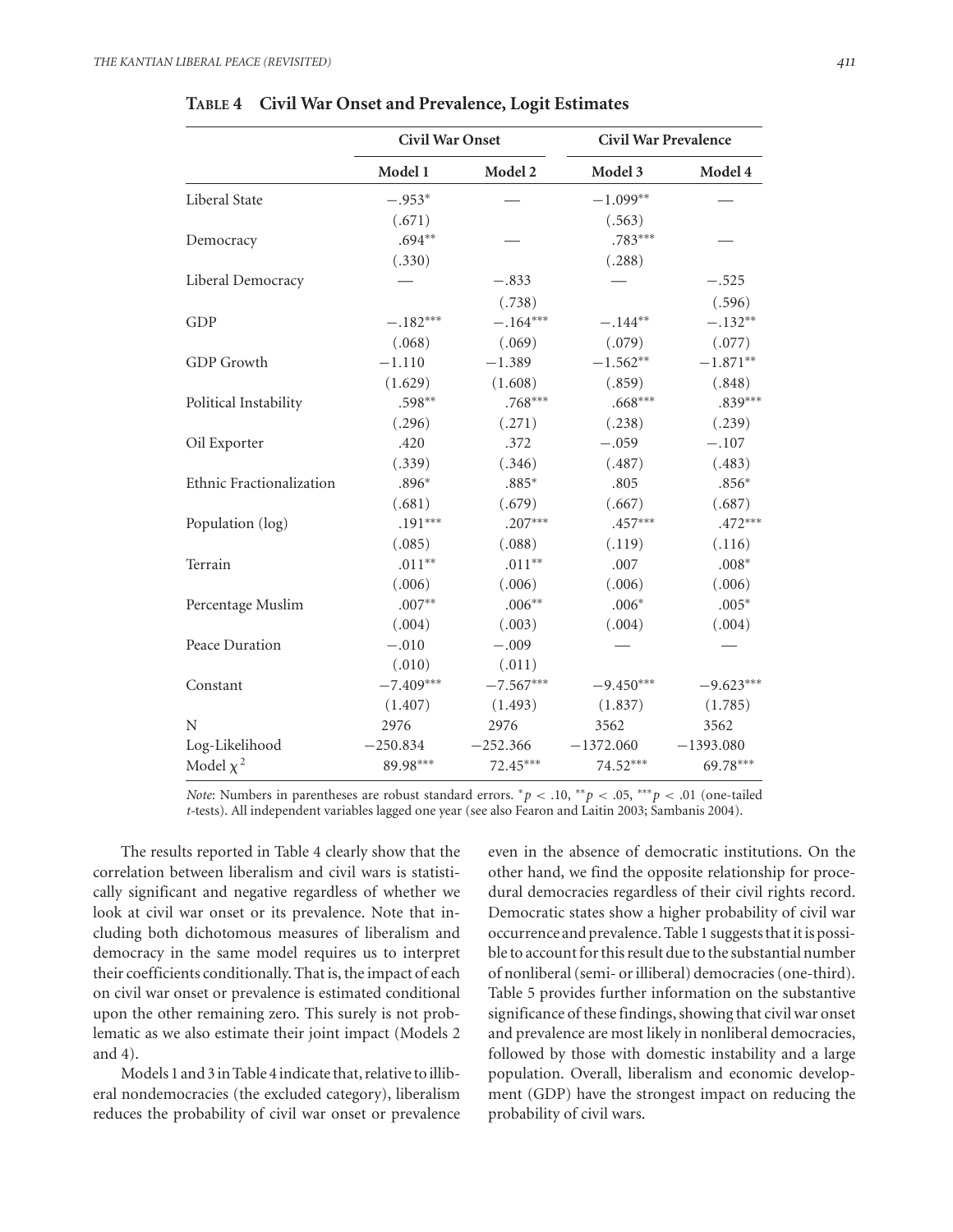|                                                                                                                                                                                                                        | Model 1 |         | Model 3 |          |
|------------------------------------------------------------------------------------------------------------------------------------------------------------------------------------------------------------------------|---------|---------|---------|----------|
|                                                                                                                                                                                                                        | p       | Change  | p       | Change   |
| Baseline Probability: All regime variables<br>(democracy, liberalism, liberal democracy)<br>set to zero; political instability and oil<br>exporters set to zero; all continuous<br>variables set at their mean values. | 0.85    |         | 11.02   |          |
| Increase Liberal State from 0 to 1                                                                                                                                                                                     | 0.33    | $-0.52$ | 3.96    | $-7.06$  |
| Increase Democratic State from 0 to 1                                                                                                                                                                                  | 1.70    | $+0.85$ | 21.32   | $+10.30$ |
| Increase GDP from $\frac{1}{2}$ standard deviation<br>below the mean to $\frac{1}{2}$ standard deviation<br>above the mean                                                                                             | 0.06    | $-0.79$ | 4.27    | $-6.75$  |
| Increase Political Instability from 0 to 1                                                                                                                                                                             | 1.54    | $+0.69$ | 19.47   | $+8.45$  |
| Increase Population (log) from $\frac{1}{2}$ standard<br>deviation below the mean to $\frac{1}{2}$ standard<br>deviation above the mean                                                                                | 1.09    | $+0.24$ | 17.78   | $+6.76$  |
| Increase Percentage Muslim from $\frac{1}{2}$ standard<br>deviation below the mean to $\frac{1}{2}$ standard<br>deviation above the mean                                                                               | 1.07    | $+0.22$ | 13.32   | $+2.30$  |

## **TABLE 5 Predicted Probabilities of Civil War Onset and Prevalence**

*Note*: Overall probability of civil war onset prevalence is 2.24 and 16.99 respectively. Baseline probabilities represent illiberal autocratic states. Changes in predicted probabilities are calculated as the change from 0 to 1 for dichotomous independent variables, and for continuous independent variables, they are calculated as the change from  $\frac{1}{2}$  standard deviation below the mean to  $\frac{1}{2}$  standard deviation above the mean.

Note also in Table 4 that the coefficient for liberal democracy cannot be statistically differentiated from zero, which is easily explainable because it combines liberalism and democracy, each having a countervailing effect as indicated by their opposite signs when individually estimated. This again validates our argument to examine separately the issues of how much the society is free from howmuch it is an institutional democracy. Although there is a moderate, though not significantly high, correlation between the two (see footnotes 12 and 13), the presented findings about their individual effects on using violence as a means to resolve international as well as domestic conflicts clearly warrants their distinct treatment.

As for the control variables, our analysis reinforces previous findings in the civil war literature (Fearon and Laitin 2003; Hegre et al. 2001; Sambanis 2004). The correlation between civil war and the level of economic development is negative, while positive for states that are politically unstable, regionally mountainous, ethnically fractionalized, with the higher percentage of Muslim population, and generally highly populated states. The impact of liberal governance on the probability of civil wars has not been examined in the literature, but our study clearly points to a strong negative relationship. Although Collier and Hoeffler (2004) did not examine the impact of liberalism on civil wars, their argument that rebellion can be explained by atypically severe reasons for grievances is theoretically similar to the logic behind our inference from Kant's theory. If there is the rule of law, a full respect of individual rights and freedoms, and the genuine representation of the public interests in a government's policy, the grounds for grievances against the state are virtually diminished. As Kant himself contended, it would be self-contradictory to use violence against the system that works for, rather than against, the interests and freedoms of its citizens. Our results support such a claim.

# **Conclusion**

In our study, we addressed theoretical and empirical gaps in the Kantian tradition in international relations. Our focus was on domestic sources of conflict in Kant's theory, and we showed that, although democracy is consistent with Kantian thinking, the most essential elements of his "republic" concern the protection of civil liberties, the separation of powers, and the rule of law as barriers to arbitrary rule. Our interpretation of Kant's republicanism is in agreement with Kantian political theorists (e.g., Ellis 2005; Rosen 1993), yet liberal governance has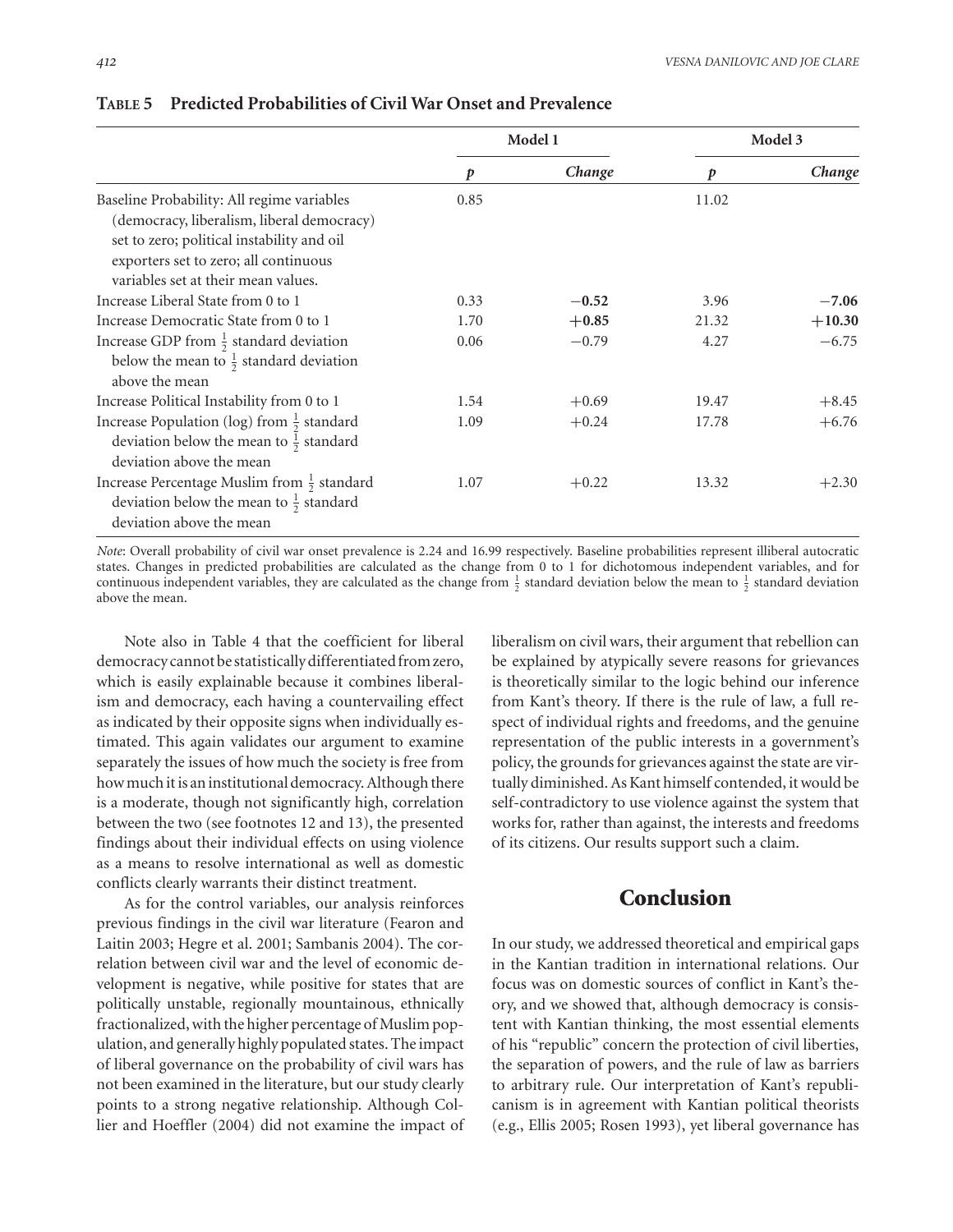routinely been subordinated to electoral democracy in the democratic peace studies. The distinction we draw between procedural democratic rule and liberal governance is relevant both theoretically and empirically. Once we unpack Kant's republic in terms of constitutional liberal governance, we can uncover several levels of his reasoning behind the domestic sources for peace which were largely obscured in the previous studies. Not only do we find that monadic and dyadic views are consistent with Kant's theory, but also that both normative and interest-based explanations for international peace can equally draw on Kant as their theoretical precursor. We further demonstrate that, if we are to fully understand all constitutive elements of his republicanism, we can additionally infer that the Kantian legacy is related to a liberal civil peace as well.

Though one of our primary goalswas to provide a theoretical contribution to the Kantian tradition in international relations, we also examined its empirical validation. The results of our empirical analysis strongly support all hypotheses inferred from our reexamination of Kantian legacy. While the results are mixed for the "democratic peace"—international and domestic alike—the findings are robust and consistent with our theoretical expectations concerning the impact of constitutional liberalism on both international and civil "liberal peace." The compelling evidence in this study validates Doyle's (2005) recent response to the critics of democratic peace, especially those questioning its historical validity (e.g., Farber and Gowa 1995; Rosato 2003), that the verdict is still out as previous empirical studies have not incorporated "the principles of liberal individualism"—the heart of Kant's republic. As Doyle points out, while these might "evolve" with "democratic institutions," "we cannot be sure of this" (2005, 466), and thus the theory needs additional testing that separately codes a liberal component. We precisely provide such an analysis, casting doubt on the critics' rejection of *liberal peace* on the grounds of empirical invalidity, though our analytical aim extends well beyond this empirical task.

Finally, our study is particularly relevant today. In the last "wave" of democratization, many states that are commonly categorized as democracies continue to have questionable records concerning the protection of individual freedoms, civil rights, and the rule of law against arbitrary rulings or policy implementations. Indeed, as our descriptive analysis indicates, there is a substantial group of states that fit into the category of semiliberal democracies. As comparative politics scholars point out, these are not transitional regimes, but rather consolidated systems that elude previous classifications, which typically conflate the liberal and democratic regime dimensions.

Like comparativists, but from a very different—that is, Kantian—angle, we also caution against conflating liberal democracies and "hybrid regimes." At the same time, we have gone a step further to show the implications of analyses for conflict behavior. Our empirical analysis validates the caution against quick conclusions about the peaceful prospects for these new regimes. As demonstrated in our study, if the spread of democracy is indeed going to lead to international and domestic peace, it must be simultaneous with the full development of what was at the heart of Kant's republicanism, that is, constitutional liberal governance.

# **References**

- Bartelson, Jens. 1995. "The Trial of Judgment: A Note on Kant and the Paradoxes of Internationalism." *International Studies Quarterly* 39(2): 255–79.
- Beck, Lewis White. [1965] 1993. "Kant's Two Conceptions of the Will in Their Political Context." In *Kant & Political Philosophy: The Contemporary Legacy*, ed. Ronald Beiner and William James Booth. New Haven and London: Yale University Press, pp. 38–49.
- Beck, Nathaniel, Jonathan N. Katz, and Richard Tucker. 1998. "Taking Time Seriously: Time-Series-Cross-Section Analysis with a Binary Dependent Variable." *American Journal of Political Science* 42(4): 1260–88.
- Bennett, D. Scott, and Allan C. Stam. 2000. "Research Design and Estimator Choices in the Analysis of Interstate Dyads." *Journal of Conflict Resolution* 44(5): 653–85.
- Cavallar, Georg. 1999. *Kant and the Theory and Practice of International Right*. Cardiff: University of Wales Press.
- Cederman, Lars-Erik. 2001. "Back to Kant: Reinterpreting the Democratic Peace as a Macrohistorical Learning Process." *American Political Science Review* 95(1): 15–31.
- Collier, Paul, and Anke Hoeffler. 2004. "Greed and Grievance in Civil War." *Oxford Economic Papers* 56(4): 563–95.
- Diamond, Larry. 2002. "Thinking about Hybrid Regimes." *Journal of Democracy* 13(2): 21–35.
- Doyle, Michael W. 1983. "Kant, Liberal Legacies, and Foreign Affairs." *Philosophy and Public Affairs* 12(3): 205–35.
- Doyle, Michael W. 2005. "Three Pillars of the Liberal Peace." *American Political Science Review* 99(3): 463–66.
- Ellis, Elisabeth. 2005. *Kant's Politics: Provisional Theory for an Uncertain World*. New Haven: Yale University Press.
- Farber, Henry, and Joanne Gowa. 1995. "Polities and Peace." *International Security* 20(2): 123–46.
- Fearon, James D., and David D. Laitin. 2003. "Ethnicity, Insurgency, and Civil War." *American Political Science Review* 97(1): 75–90.
- Gastil, Raymond Duncan. 1990. "The Comparative Survey of Freedom: Experiences and Suggestions." *Studies in Comparative International Development* 25(1): 25–50.
- Gates, Scott, Torbjorn L. Knutsen, and Jonathon W. Moses. 1996. "Democracy and Peace: A More Skeptical View." *Journal of Peace Research* 33(1): 1–10.